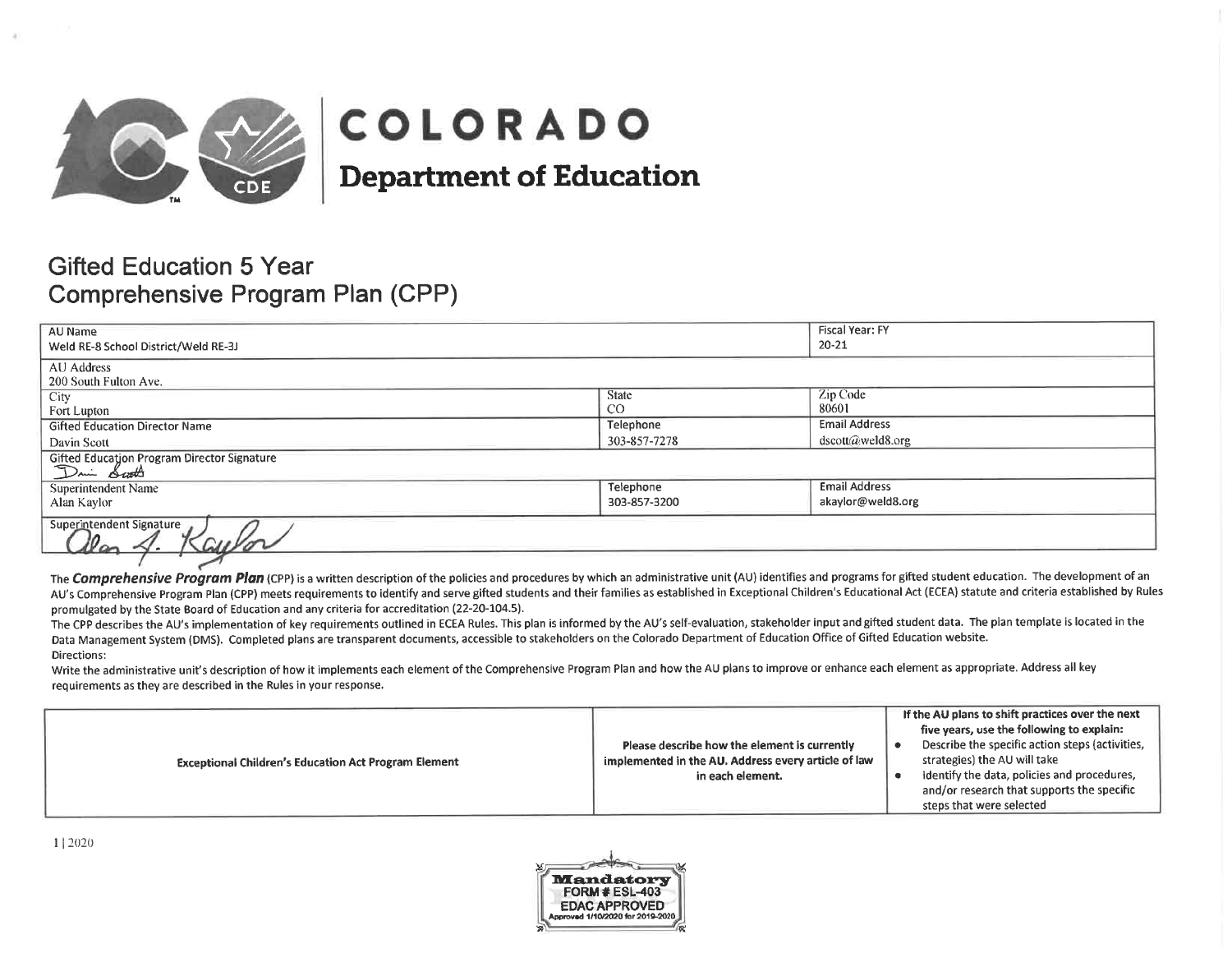|                                                                                                                                                                                                                                                                                                                   |                                                                                                               | $\bullet$ | Identify who is responsible for implementing<br>these actions steps<br>Provide a timeline for implementation with<br>specific benchmarks and dates<br>Identify the measures used to assess the |
|-------------------------------------------------------------------------------------------------------------------------------------------------------------------------------------------------------------------------------------------------------------------------------------------------------------------|---------------------------------------------------------------------------------------------------------------|-----------|------------------------------------------------------------------------------------------------------------------------------------------------------------------------------------------------|
|                                                                                                                                                                                                                                                                                                                   |                                                                                                               |           | success of the proposed action                                                                                                                                                                 |
| Procedures for Parent, Family, and Student Engagement 12.02(2)(a)<br>12.02(2)(a)(i) The program plan shall describe how the AU implements parent, family, and student<br>engagement and communication with regard to gifted education programs that include, but are not                                          | Services unless otherwise noted are common in 3J and<br>8 with translations/translators provided for parents: |           |                                                                                                                                                                                                |
| limited to: how parents are informed about access to identification procedures; ways to educate parents<br>and families about giftedness or parenting gifted students; information about involvement and progress<br>reporting; what programming options are available to match student strengths and challenges; | -A Parent Handbook is available on district and<br>building websites in English and Spanish.                  |           |                                                                                                                                                                                                |
| information about concurrent enrollment; how to be involved in college and career planning; primary<br>languages in the AU, and ways parents and families may participate in the school community.                                                                                                                | -Building liaisons invite and accept parents'<br>nomination for gifted services.                              |           |                                                                                                                                                                                                |
| 12.02(2)(a)(ii) In multi-district AUs and BOCES, methods of engagement and communication may vary<br>based upon individual district procedures, but each district must have a plan for parent, family, and<br>student communication and engagement.                                                               | -Parents/students meet with liaison during parent<br>conferences.                                             |           |                                                                                                                                                                                                |
|                                                                                                                                                                                                                                                                                                                   | -Parents receive biannual newsletters to increase their<br>awareness and engagement.                          |           |                                                                                                                                                                                                |
|                                                                                                                                                                                                                                                                                                                   | -Parents and students provide input to ALP<br>development with a September survey.                            |           |                                                                                                                                                                                                |
|                                                                                                                                                                                                                                                                                                                   | -Parents sign and have access to the ALP (online and<br>print).                                               |           |                                                                                                                                                                                                |
|                                                                                                                                                                                                                                                                                                                   | -Parents monitor progress and evaluate goal<br>accomplishment.                                                |           |                                                                                                                                                                                                |
|                                                                                                                                                                                                                                                                                                                   | -Parents are informed about dual enrollment,<br>college/career planning.                                      |           |                                                                                                                                                                                                |
|                                                                                                                                                                                                                                                                                                                   | -(8) Parent meetings focus on parent/student panels,<br>program awareness, personal time with liaison.        |           |                                                                                                                                                                                                |
| Definition of "Gifted Student" 12.02(2)(b)                                                                                                                                                                                                                                                                        | Those persons between the ages of                                                                             |           |                                                                                                                                                                                                |
| 12.02(2)(b) The program plan shall include a written definition that is the same as or substantially similar<br>to the definition of "gifted student" specified in section 12.01(16) of these Rules. This definition shall                                                                                        | four and twenty-one whose aptitude or                                                                         |           |                                                                                                                                                                                                |
| serve as the basis for the implementation of all other program plan elements described below.                                                                                                                                                                                                                     | competence in abilities, talents, and                                                                         |           |                                                                                                                                                                                                |
|                                                                                                                                                                                                                                                                                                                   | potential for accomplishment in one or                                                                        |           |                                                                                                                                                                                                |
|                                                                                                                                                                                                                                                                                                                   | more domains are so exceptional or                                                                            |           |                                                                                                                                                                                                |
|                                                                                                                                                                                                                                                                                                                   | developmentally advanced that they                                                                            |           |                                                                                                                                                                                                |
|                                                                                                                                                                                                                                                                                                                   | require special provisions to meet their                                                                      |           |                                                                                                                                                                                                |
|                                                                                                                                                                                                                                                                                                                   | educational programming needs. Gifted                                                                         |           |                                                                                                                                                                                                |
|                                                                                                                                                                                                                                                                                                                   | children are hereafter referred to as                                                                         |           |                                                                                                                                                                                                |
|                                                                                                                                                                                                                                                                                                                   | gifted students. Children under five                                                                          |           |                                                                                                                                                                                                |
|                                                                                                                                                                                                                                                                                                                   | who are gifted may also be provided                                                                           |           |                                                                                                                                                                                                |
|                                                                                                                                                                                                                                                                                                                   | with early childhood special                                                                                  |           |                                                                                                                                                                                                |
|                                                                                                                                                                                                                                                                                                                   | educational services. Gifted students                                                                         |           |                                                                                                                                                                                                |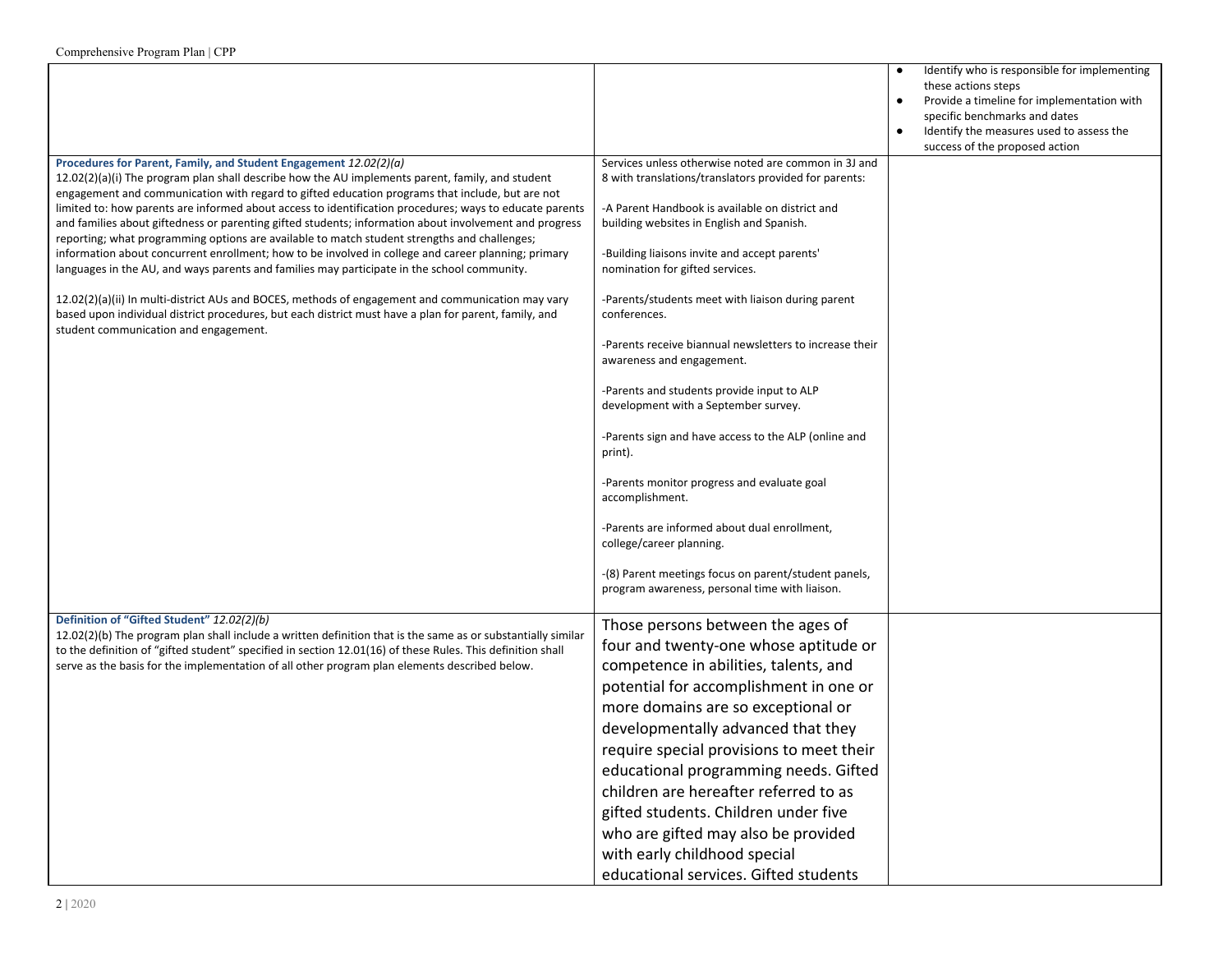|                                                                                                                                                                                                                 | include gifted students with disabilities  |
|-----------------------------------------------------------------------------------------------------------------------------------------------------------------------------------------------------------------|--------------------------------------------|
|                                                                                                                                                                                                                 | (i.e. twice exceptional) and students      |
|                                                                                                                                                                                                                 | with exceptional abilities or potential    |
|                                                                                                                                                                                                                 | from all socio-economic, ethnic, and       |
|                                                                                                                                                                                                                 | cultural populations. Gifted students      |
|                                                                                                                                                                                                                 | are capable of high performance,           |
|                                                                                                                                                                                                                 | exceptional production, or exceptional     |
|                                                                                                                                                                                                                 | learning behavior by virtue of any or a    |
|                                                                                                                                                                                                                 | combination of these areas of              |
|                                                                                                                                                                                                                 | giftedness: General or specific            |
|                                                                                                                                                                                                                 | intellectual ability Specific academic     |
|                                                                                                                                                                                                                 | aptitude Creative or productive            |
|                                                                                                                                                                                                                 | thinking Leadership abilities Visual arts, |
|                                                                                                                                                                                                                 | performing arts, musical or                |
|                                                                                                                                                                                                                 | psychomotor abilities 12.01(16)            |
| Identification Procedures 12.02(2)(c)                                                                                                                                                                           | <b>FORMAL IDENTIFICATION PROCESS</b>       |
| The program plan shall describe the assessment process used by the AU for identifying students who<br>meet the definition specified in section 12.01(16) and for identifying the educational needs of gifted    | -Increase awareness of characteristics     |
| students. The assessment process shall recognize a student's exceptional abilities or potential, interests,                                                                                                     | associated with giftedness including       |
| and needs in order to guide student instruction and individualized planning and programming. In<br>traditionally underrepresented student groups and visual/music/performing arts student groups or             | positive and negative manifestations in    |
| talent pools, identification may require the collection of student information over time, using additional                                                                                                      | staff training, websites, parent           |
| data points from a response to intervention approach, or additional assessment. The AU identification                                                                                                           | conferences, newsletters, etc.             |
| procedures shall include, but need not be limited to:                                                                                                                                                           |                                            |
| $12.02(2)(c)(i)$ A method(s) to ensure equal and equitable access for all students. The program plan shall                                                                                                      | -Parents and teachers use a                |
| describe the efforts that the AU will make to identify gifted students from all populations, including<br>preschool (if applicable) through twelfth grade students, minority students, economically diverse     | Nomination Form based on "Twelve           |
| students, culturally diverse students, students with limited English proficiency and children with                                                                                                              | Non-Biased Traits," Dr. Mary Ruth          |
| disabilities;                                                                                                                                                                                                   | Coleman.                                   |
| 12.02(2)(c)(ii) Referral procedures that seek referrals from a variety of sources, and screening                                                                                                                |                                            |
| procedures used for conducting identification assessment. Every AU is strongly encouraged to include                                                                                                            | -Teachers and parents also consider        |
| optional universal screening in identification procedures;                                                                                                                                                      | "Traits of Hispanic Gifted Student," Dr.   |
| 12.02(2)(c)(iii) A time line of no more than 30 school days after a referral to determine whether a                                                                                                             | Beverly Irby; and checklists for           |
| student will continue with formal identification assessment, or will receive talent pool designation;                                                                                                           | potential gifted students in ELD, at-risk, |
| 12.02(2)(c)(iv) Implementation of assessments that align with the purpose of identifying exceptionality                                                                                                         | twice-exceptional, and                     |
| in the categories of giftedness, and in traditionally underrepresented populations. The AU may choose                                                                                                           | under-represented populations.             |
| local assessment tools from the Department's chart of common and varied assessment tools used in                                                                                                                |                                            |
| identification;                                                                                                                                                                                                 | -Liaisons and coordinator examine          |
| 12.02(2)(c)(v) Collection of data for a body of evidence that includes, but is not limited to: assessment                                                                                                       | demographic data for identified            |
| results from multiple sources and multiple types of data (i.e. qualitative and quantitative data about<br>achievement, cognitive ability, performance, parent and teacher input, motivation and observations of | students to promote a representative       |
| gifted characteristics/behaviors). The body of evidence contains data to identify the strength area                                                                                                             | population among gifted.                   |
| defined in the definition of gifted children and determine appropriate programming services. These                                                                                                              |                                            |
| same categories are used in data collection and for developing the ALP;                                                                                                                                         |                                            |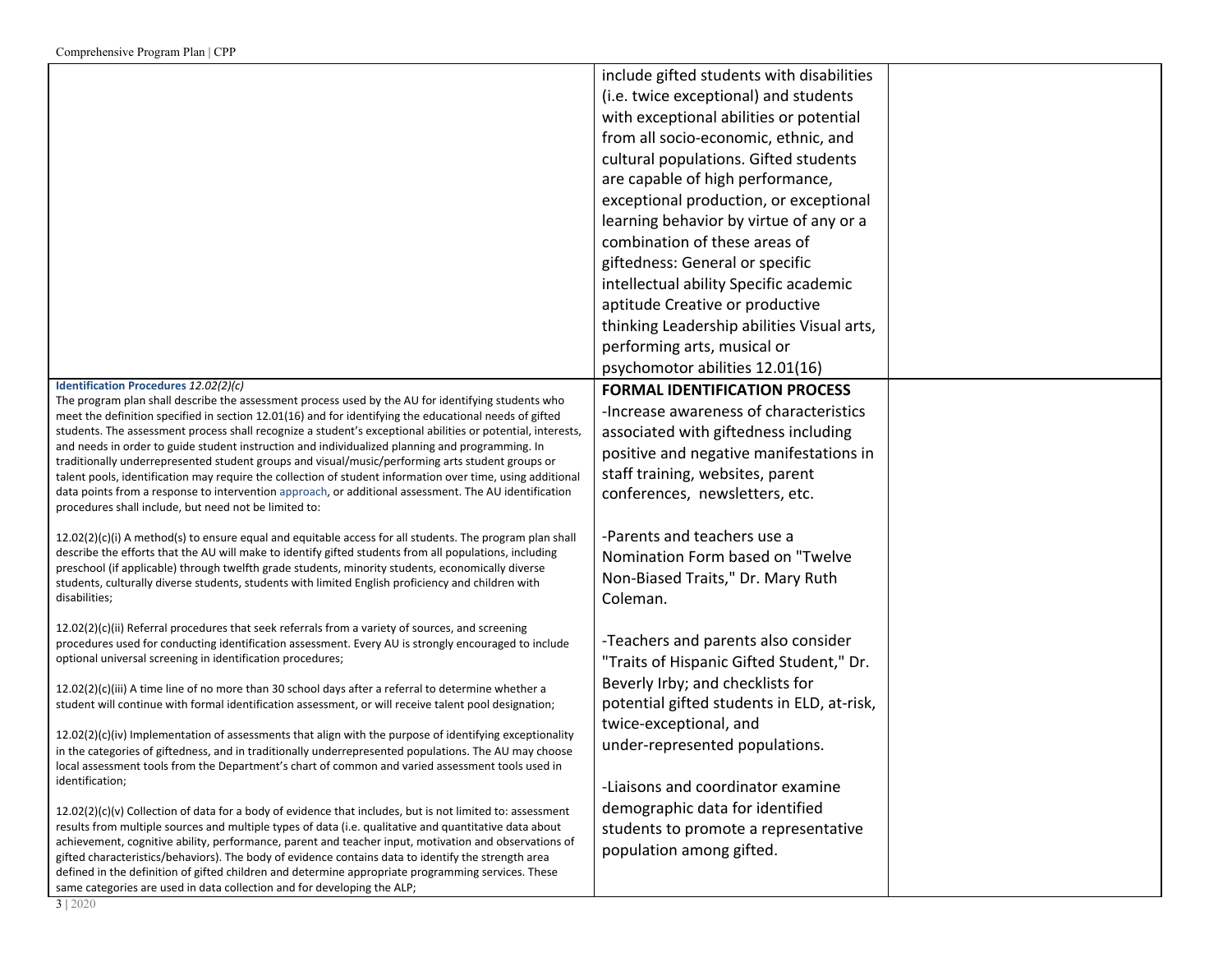#### Comprehensive Program Plan | CPP

| $12.02(2)(c)(vi)$ A review team procedure; and that includes at least one person trained or endorsed in                                                                                                                 | -Identification worksheet includes                                              |  |
|-------------------------------------------------------------------------------------------------------------------------------------------------------------------------------------------------------------------------|---------------------------------------------------------------------------------|--|
| gifted identification and programming;                                                                                                                                                                                  | qualitative data and evidence of                                                |  |
| $12.02(2)(c)(vii)$ A review team procedure for determining identification or a talent pool designation from                                                                                                             | products, portfolios, interviews,                                               |  |
| a body of evidence and for developing individualized ALPs for identified students. When only cognitive                                                                                                                  | reference letters, and personal essays.                                         |  |
| ability assessment data meets criteria in a body of evidence, the review team may determine that the<br>student is identified with general or specific intellectual ability. This identification meets the condition of | -Liaisons work with MTSS teams to                                               |  |
| portability.                                                                                                                                                                                                            | examine interventions and strategies to                                         |  |
| $12.02(2)(c)(viii)$ A determination letter for parents and school files describing the decision of the review                                                                                                           | support a gifted or potentially gifted                                          |  |
| team, and area(s) of giftedness if the student is found to have exceptional abilities; and                                                                                                                              | student's success and wellbeing at                                              |  |
| $12.02(2)(c)(ix)$ A communication procedure by which parents are made aware of the identification<br>assessment process for their student, understand the results of the determination, and engage in the               | school.                                                                         |  |
| development and review of the student's ALP.                                                                                                                                                                            | -Liaisons access testing materials,                                             |  |
|                                                                                                                                                                                                                         | screening data, state and district                                              |  |
|                                                                                                                                                                                                                         | assessment information, and                                                     |  |
|                                                                                                                                                                                                                         | observational forms to make informed                                            |  |
|                                                                                                                                                                                                                         | decisions.                                                                      |  |
|                                                                                                                                                                                                                         |                                                                                 |  |
|                                                                                                                                                                                                                         | -Building Identification Teams                                                  |  |
|                                                                                                                                                                                                                         | (including one member with training<br>and experience in gifted identification) |  |
|                                                                                                                                                                                                                         | examine each Body of Evidence for a                                             |  |
|                                                                                                                                                                                                                         | decision within 30 days of nomination                                           |  |
|                                                                                                                                                                                                                         | or following the Universal Screening.                                           |  |
|                                                                                                                                                                                                                         |                                                                                 |  |
|                                                                                                                                                                                                                         | -Parents and teachers complete a SIGS                                           |  |
|                                                                                                                                                                                                                         | inventory--Scales for Identifying Gifted                                        |  |
|                                                                                                                                                                                                                         | Students--as part of the Body of                                                |  |
|                                                                                                                                                                                                                         | Evidence.                                                                       |  |
|                                                                                                                                                                                                                         |                                                                                 |  |
|                                                                                                                                                                                                                         | -Parents of all nominated students                                              |  |
|                                                                                                                                                                                                                         | receive a letter explaining the criteria                                        |  |
|                                                                                                                                                                                                                         | for identification, the Body of Evidence                                        |  |
|                                                                                                                                                                                                                         | considered, acknowledgment of<br>students' strength and the decision for        |  |
|                                                                                                                                                                                                                         | for gifted services or support services                                         |  |
|                                                                                                                                                                                                                         | for high-ability learners.                                                      |  |
|                                                                                                                                                                                                                         |                                                                                 |  |
|                                                                                                                                                                                                                         | -Teachers receive a copy of the decision                                        |  |
|                                                                                                                                                                                                                         | letter sent by the Identification Team                                          |  |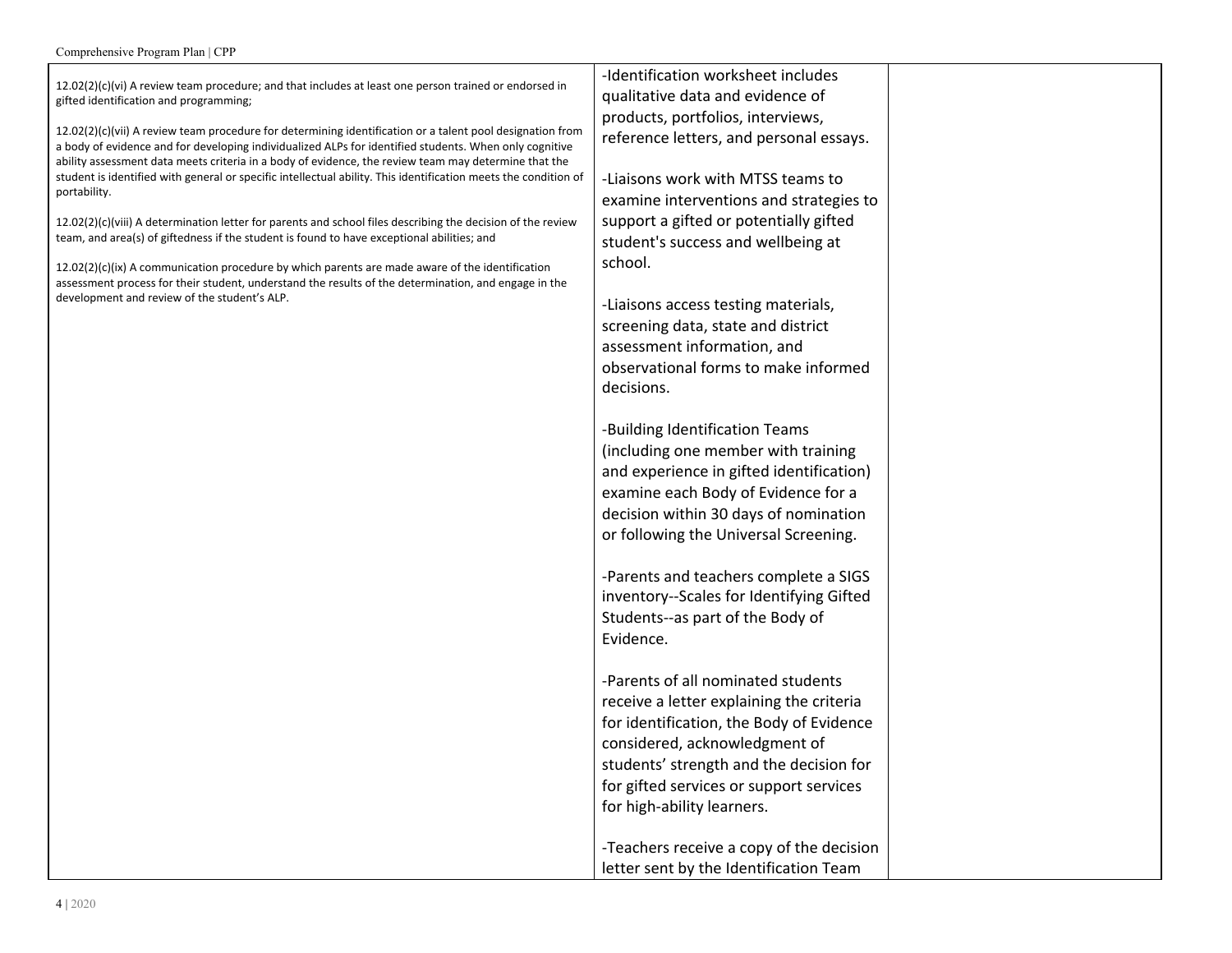| with differentiated instructional        |  |
|------------------------------------------|--|
|                                          |  |
| strategies and support materials.        |  |
|                                          |  |
| -The parent letter is uploaded to Alpine |  |
|                                          |  |
| as the official Body of Evidence by      |  |
| which the student is identified to meet  |  |
| portability requirements.                |  |
|                                          |  |
|                                          |  |
| -The Formal Identification Process is    |  |
| described in a flow chart available in   |  |
|                                          |  |
| the Parent Handbook, on websites, and    |  |
| from each building liaison.              |  |
|                                          |  |
| <b>UNIVERSAL SCREENER</b>                |  |
|                                          |  |
| -The Universal Screener (NNAT3) is       |  |
| administered to every 2nd and 6th        |  |
| student in their classrooms with 99%     |  |
|                                          |  |
| participation.                           |  |
|                                          |  |
| -Each teaching team meets prior to       |  |
|                                          |  |
| testing to plan facilitation of the      |  |
| Test-Prep packet and discuss the         |  |
| Universal Screening purpose and follow   |  |
|                                          |  |
| up.                                      |  |
|                                          |  |
| -Each teaching team examines class       |  |
| and school scores in descending          |  |
|                                          |  |
| percentiles to identify nominations for  |  |
| the Formal ID process and consider       |  |
| instructional strategies to support      |  |
|                                          |  |
| strong non-verbal learners.              |  |
|                                          |  |
| -Parents receive information about the   |  |
|                                          |  |
| test and strengths in the                |  |
| non-language-based reasoning IF          |  |
| scores were above the 85%ile.            |  |
|                                          |  |
| Parenting and teaching support           |  |
| strategies are described.                |  |
|                                          |  |
|                                          |  |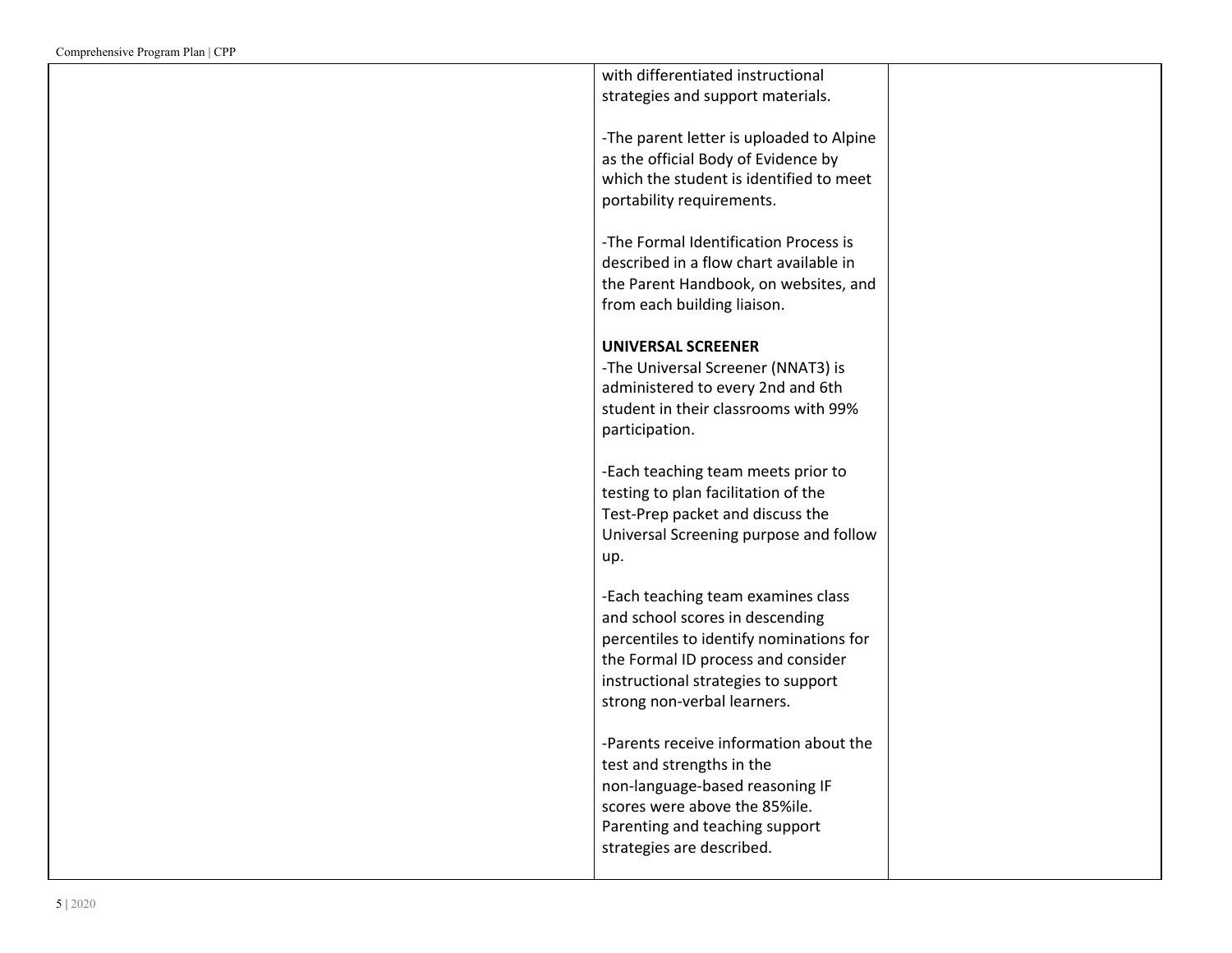|                                                                                                                                                                                                                                                                                                                                                           | -Students with non-verbal strengths are                                                                             |  |
|-----------------------------------------------------------------------------------------------------------------------------------------------------------------------------------------------------------------------------------------------------------------------------------------------------------------------------------------------------------|---------------------------------------------------------------------------------------------------------------------|--|
|                                                                                                                                                                                                                                                                                                                                                           | invited to participate in a                                                                                         |  |
|                                                                                                                                                                                                                                                                                                                                                           | self-awareness seminar that includes                                                                                |  |
|                                                                                                                                                                                                                                                                                                                                                           | self-advocacy skills.                                                                                               |  |
| Criteria for Determining Exceptional Ability (Giftedness) or Talent Pool 12.02(2)(d)                                                                                                                                                                                                                                                                      | <b>TESTS OF COGNITIVE ABILITIES</b>                                                                                 |  |
| 12.02(2)(d)(i) For each category of giftedness defined in 12.01(16), criteria for exceptional ability means:<br>95 percentile or above on a standardized nationally normed test or observation tool, or a rating on a                                                                                                                                     | -95%ile/above for Specific Academic                                                                                 |  |
| performance assessment that indicates exceptionality/distinguished compared to age mates.                                                                                                                                                                                                                                                                 | Aptitude with Cognitive                                                                                             |  |
| 12.02(2)(d)(ii) Not meeting criteria on a single assessment tool shall not prevent further data collection<br>or consideration for identification, if other indicators suggest exceptional potential as observed in a body<br>of evidence.<br>12.02(2)(d)(iii) Criteria for screening assessments is a score range less than the 95 percentile ranking or | -Cognitive Abilities Test (CogAT) Form<br>7: reasoning and problem solving using<br>verbal, quantitative, nonverbal |  |
| results on observation/performance assessment tools as determined by the AU to determine referrals,<br>further data collection and observation, and/or formation of student talent pools.                                                                                                                                                                 | symbols.                                                                                                            |  |
|                                                                                                                                                                                                                                                                                                                                                           | -Naglieri Nonverbal Ability Test, 3rd<br>(NNAT3): reasoning and problem<br>solving using nonverbal symbols.         |  |
|                                                                                                                                                                                                                                                                                                                                                           | <b>ACHIEVEMENT TESTS</b>                                                                                            |  |
|                                                                                                                                                                                                                                                                                                                                                           | -95%ile/above for Specific Academic                                                                                 |  |
|                                                                                                                                                                                                                                                                                                                                                           | Aptitude with Cognitive)                                                                                            |  |
|                                                                                                                                                                                                                                                                                                                                                           |                                                                                                                     |  |
|                                                                                                                                                                                                                                                                                                                                                           | -Colorado Mathematics, English                                                                                      |  |
|                                                                                                                                                                                                                                                                                                                                                           | Language Arts, Science, and Social                                                                                  |  |
|                                                                                                                                                                                                                                                                                                                                                           | <b>Studies Assessments (CMAS)</b>                                                                                   |  |
|                                                                                                                                                                                                                                                                                                                                                           |                                                                                                                     |  |
|                                                                                                                                                                                                                                                                                                                                                           | -District Assessments for Reading,                                                                                  |  |
|                                                                                                                                                                                                                                                                                                                                                           | Math, Social Studies, and Science.                                                                                  |  |
|                                                                                                                                                                                                                                                                                                                                                           |                                                                                                                     |  |
|                                                                                                                                                                                                                                                                                                                                                           | <b>BEHAVIOR/OBSERVATION</b>                                                                                         |  |
|                                                                                                                                                                                                                                                                                                                                                           | -Scales for Identifying Gifted Students                                                                             |  |
|                                                                                                                                                                                                                                                                                                                                                           | (SIGS): Home and School                                                                                             |  |
|                                                                                                                                                                                                                                                                                                                                                           |                                                                                                                     |  |
|                                                                                                                                                                                                                                                                                                                                                           | <b>OPTIONAL BEHAVIOR CHECKS</b>                                                                                     |  |
|                                                                                                                                                                                                                                                                                                                                                           | -Kingore Observation Inventory (KOI)                                                                                |  |
|                                                                                                                                                                                                                                                                                                                                                           | -Visual-Spatial Anecdotal Behavior                                                                                  |  |
|                                                                                                                                                                                                                                                                                                                                                           | Record                                                                                                              |  |
|                                                                                                                                                                                                                                                                                                                                                           | -Behavior Checklists for Gifted Hispanic                                                                            |  |
|                                                                                                                                                                                                                                                                                                                                                           | -Behavior Checklists for At-Risk and                                                                                |  |
|                                                                                                                                                                                                                                                                                                                                                           | Under-Represented                                                                                                   |  |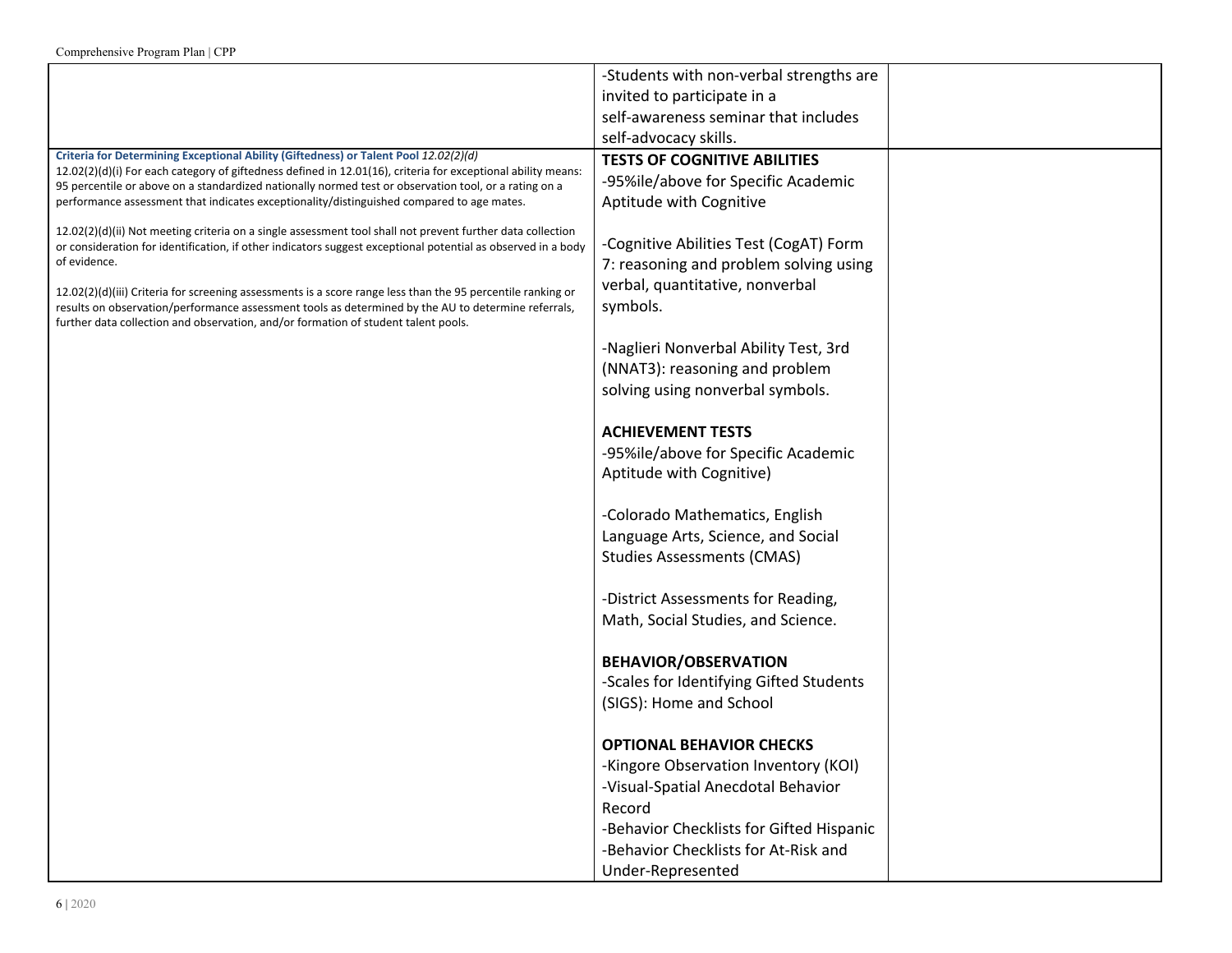|                                                                                                                                                                                                                  | <b>ADDITIONAL BOE INFORMATION</b>        |  |
|------------------------------------------------------------------------------------------------------------------------------------------------------------------------------------------------------------------|------------------------------------------|--|
|                                                                                                                                                                                                                  | -Product                                 |  |
|                                                                                                                                                                                                                  | -Portfolio                               |  |
|                                                                                                                                                                                                                  | -Parent/Student Interview (based on      |  |
|                                                                                                                                                                                                                  | <b>Qualitative Assessment)</b>           |  |
|                                                                                                                                                                                                                  | -Student Essay                           |  |
|                                                                                                                                                                                                                  | -Letters of Reference/Recommendation     |  |
|                                                                                                                                                                                                                  | from non-parent adults                   |  |
|                                                                                                                                                                                                                  | -Risk factors that may shadow            |  |
|                                                                                                                                                                                                                  | traditional ID of giftedness: poverty,   |  |
|                                                                                                                                                                                                                  | mobility, language,                      |  |
|                                                                                                                                                                                                                  | twice-exceptionality, emotional issues.  |  |
|                                                                                                                                                                                                                  |                                          |  |
|                                                                                                                                                                                                                  | Not meeting criteria on a single         |  |
|                                                                                                                                                                                                                  | assessment tool shall not prevent        |  |
|                                                                                                                                                                                                                  | further consideration for identification |  |
|                                                                                                                                                                                                                  | if other indicators suggest exceptional  |  |
|                                                                                                                                                                                                                  | potential submitted as part of the Body  |  |
|                                                                                                                                                                                                                  | of Evidence.                             |  |
|                                                                                                                                                                                                                  |                                          |  |
|                                                                                                                                                                                                                  | Candidates for gifted identification who |  |
|                                                                                                                                                                                                                  | do not formally qualify for services     |  |
|                                                                                                                                                                                                                  | remain on a "watch list" for liaisons to |  |
|                                                                                                                                                                                                                  | gather additional evidence, monitor      |  |
|                                                                                                                                                                                                                  | behaviors and achievement, and coach     |  |
|                                                                                                                                                                                                                  | teachers to support unique learning      |  |
|                                                                                                                                                                                                                  | and affective needs in the classroom.    |  |
| Identification Portability 12.02(2)(e)                                                                                                                                                                           | <b>AS SENDING SCHOOL</b>                 |  |
| Identification portability shall be based upon AU implementation of statewide identification procedures<br>required in Section 12.02(2)(c) and use of criteria set for exceptionality in Section 12.02(2)(d) and | -All portability requirements--Section   |  |
| determination of a student's identification in one or more of the categories of giftedness as described in                                                                                                       | 12.02(2)(c), Section 12.02(2)(d) and     |  |
| the state definition of gifted children in Section 12.01(16). Administrative units shall implement<br>procedures for statewide portability of identification that include, but may not be limited to:            | Section 12.01(16) --are included in the  |  |
|                                                                                                                                                                                                                  | formal identification letter sent to     |  |
| 12.02(2)(e)(i) A requirement that the sending school/district transfer the body of evidence for                                                                                                                  | parents within a week of the             |  |
| identification and the ALP with student records when the student moves from one district to another;                                                                                                             | identification team's decision.          |  |
| $12.02(2)(e)(ii)$ Review of the transferred student's ALP within 45 school days of start date to determine                                                                                                       |                                          |  |
| programming options and services that serve the identified area(s) according to the district and                                                                                                                 | -This letter is uploaded to Alpine as a  |  |
| community resources of the receiving district;                                                                                                                                                                   | DOCUMENT and will be reloaded with       |  |
|                                                                                                                                                                                                                  | each new year's ALP activation.          |  |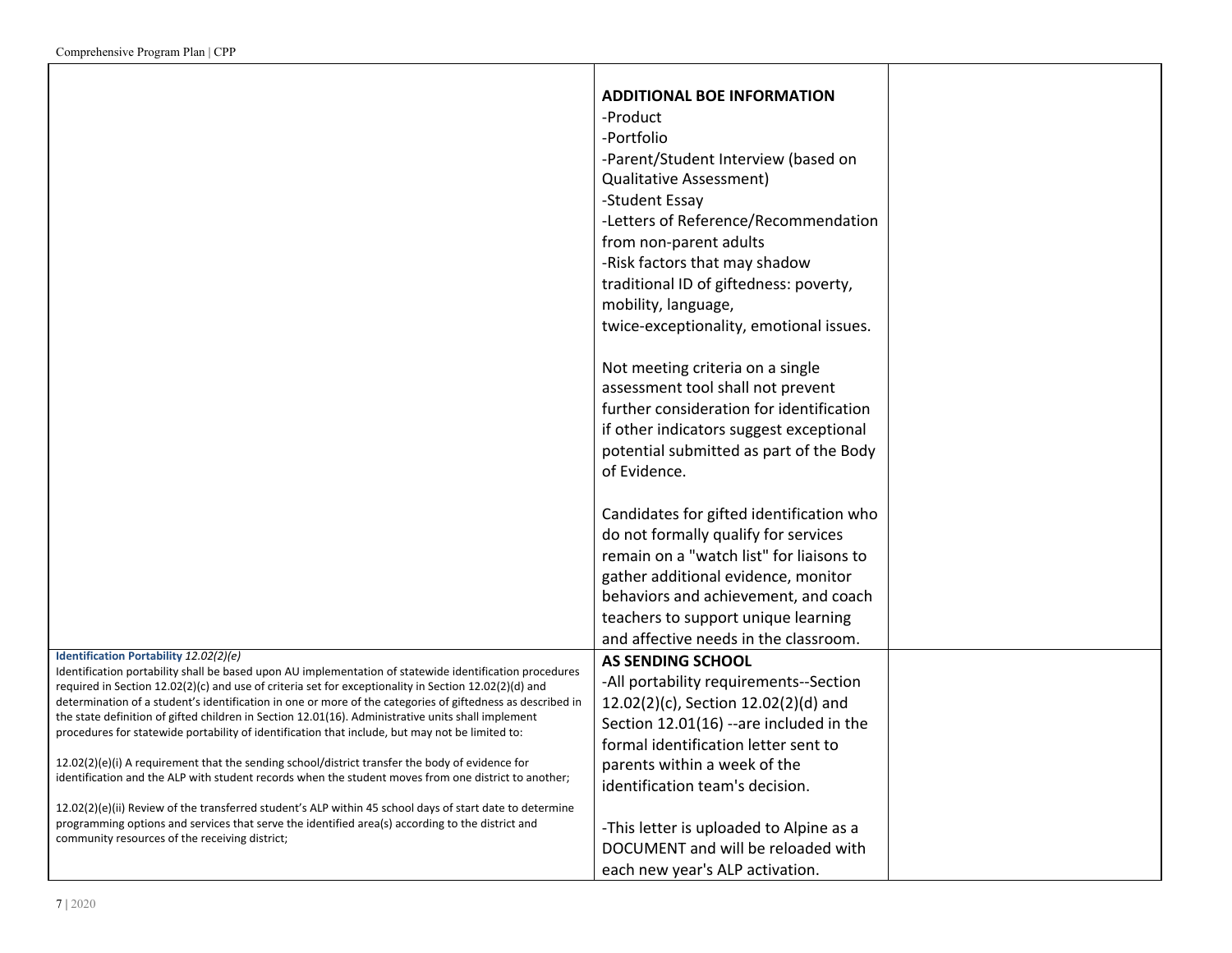| Comprehensive Program Plan   CPP                                                                                                                                                                                                                                                                                                                                                                                                                                                                                                                                                                                                                                                                                                                                            |                                                                                                                                                                                                                                                                  |  |
|-----------------------------------------------------------------------------------------------------------------------------------------------------------------------------------------------------------------------------------------------------------------------------------------------------------------------------------------------------------------------------------------------------------------------------------------------------------------------------------------------------------------------------------------------------------------------------------------------------------------------------------------------------------------------------------------------------------------------------------------------------------------------------|------------------------------------------------------------------------------------------------------------------------------------------------------------------------------------------------------------------------------------------------------------------|--|
| 12.02(2)(e)(iii) If the receiving district finds the body of evidence to be incomplete, the receiving district<br>shall consult with, as practical, the former district, parents, and student and re-evaluate the<br>identification determination; and.<br>$12.02(2)(e)(iv)$ Communication to parents within 60 school days of start date about how the new district<br>will meet the needs outlined in the student's ALP                                                                                                                                                                                                                                                                                                                                                   | -This letter will be sent, along with the<br>current ALP, from the ESS Office to the<br>registrar of the receiving school to<br>complete portability.                                                                                                            |  |
|                                                                                                                                                                                                                                                                                                                                                                                                                                                                                                                                                                                                                                                                                                                                                                             | AS RECEIVING SCHOOL<br>-When a new student indicates on the<br>enrollment form that he/she received<br>prior gifted services, the<br>registrar/counselor notifies the ESS<br>office to request official records<br>needed to ensure continuation of<br>services. |  |
|                                                                                                                                                                                                                                                                                                                                                                                                                                                                                                                                                                                                                                                                                                                                                                             | -The prior school's Body of Evidence<br>and most recent ALP are reviewed in<br>the ESS Office to correct flagging in IC<br>can be done whereupon the liaison is<br>notified to commence services within<br>60 days of the transfer.                              |  |
|                                                                                                                                                                                                                                                                                                                                                                                                                                                                                                                                                                                                                                                                                                                                                                             | -If the prior school's portability records<br>are incomplete, the ESS office will<br>contact the parent with options for<br>other services or re-evaluation in this<br>district.                                                                                 |  |
| Advanced Learning Plan Content 12.02(2)(f)<br>The AU shall develop an ALP for every gifted student according to the student's determined area(s) of<br>giftedness, interests, and instructional and affective needs. The ALP shall be considered in educational<br>planning toward post-secondary readiness outcomes and decision-making concerning subsequent<br>programming for that student and be used in the articulation/transition process, preschool (if<br>applicable) through grade 12. At the high school level ALPs may blend with the student's individualized<br>career and academic plan (ICAP) if all content of the ALP are inclusive in the ICAP which includes<br>achievement and affective goals. The ALP content shall include, but not be limited to: | <b>ALP CONTENT</b><br>-ALL required information asterisked in<br>the Colorado Standards-Based ALP<br>(Alpine) is included in the district<br>template formatted for easy reference<br>by parents, students, and teachers.                                        |  |
| 12.02(2)(f)(i) A student profile described in a body of evidence. This profile shall be subject to the AU's<br>student records confidentiality guidelines. The local AU determines periodic updates of the student<br>profile, especially in terms of interests, and/or demonstration of previously unidentified strengths;                                                                                                                                                                                                                                                                                                                                                                                                                                                 | -A supporting teacher is identified in<br>the student's area/s of giftedness; the<br>teacher is included in the development                                                                                                                                      |  |
| 12.02(2)(f)(ii) A working-document section of the ALP. This portion of the ALP records annual<br>measurable, attainable achievement and affective goals and progress. Achievement goals are<br>standards-based statements in strength area(s). Additional achievement goals may be needed to                                                                                                                                                                                                                                                                                                                                                                                                                                                                                | of the ALP, progress monitoring,<br>ongoing classroom support, and                                                                                                                                                                                               |  |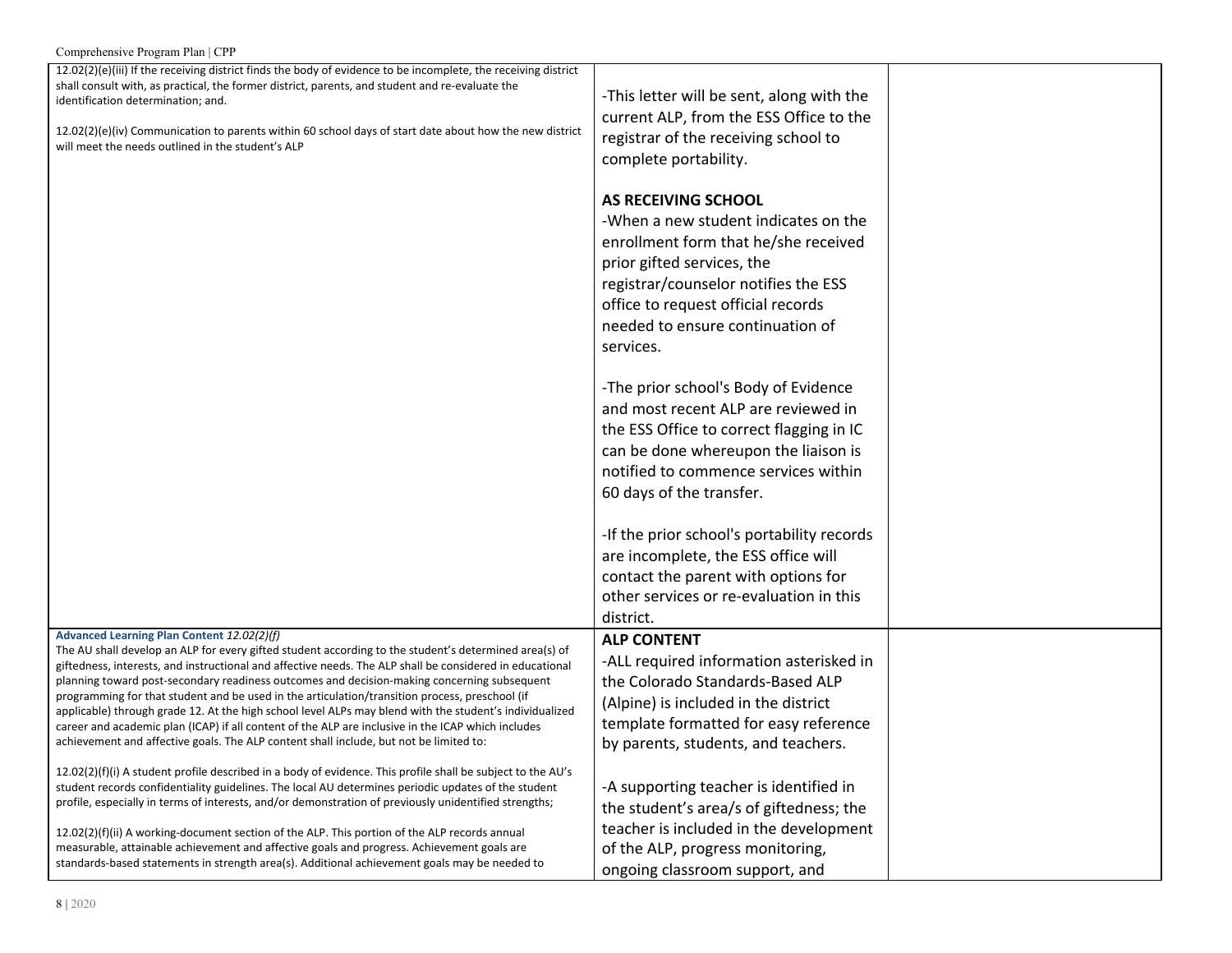| Comprehensive Program Plan   CPP |  |  |  |
|----------------------------------|--|--|--|
|----------------------------------|--|--|--|

| address documented achievement gaps or career interest. Affective goals reflect development of             | end-of-term evaluation of goal efforts     |
|------------------------------------------------------------------------------------------------------------|--------------------------------------------|
| personal, social, communication, leadership, and/or cultural competency;                                   | and accomplishments.                       |
|                                                                                                            |                                            |
| 12.02(2)(f)(iii) Description or delineation of supplemental curriculum, activities, specific programs or   | -Parents are invited to participate in     |
| coursework, specific strategies, and/or extended or expanded learning opportunities available in the AU    | the development of the ALP, provide        |
| that match a student's strength area(s) and support the goals;                                             |                                            |
|                                                                                                            | home/family support, progress              |
| 12.02(2)(f)(iv) Progress reports that align with the AU's or member district's schedule for                | monitoring, and final evaluation of        |
| parent-reporting and/or conferences about student progress. Adjustments to goals and programming           | goals.                                     |
| options may occur during any progress reporting period;                                                    |                                            |
|                                                                                                            |                                            |
| $12.02(2)(f)(v)$ Personnel involved in ALP development, and in progress report meetings or conferences,    | -All teachers have access to ALPs so       |
| including, but not limited to classroom teacher(s), student, parents, gifted education staff or staff with | they can support the SMART goals and       |
| training in gifted education identification and programming, and support staff as appropriate.             |                                            |
|                                                                                                            | encourage students in their classrooms.    |
|                                                                                                            |                                            |
|                                                                                                            | -Academic SMART goals are                  |
|                                                                                                            |                                            |
|                                                                                                            | written/chosen by students to extend       |
|                                                                                                            | learning in their area/s of strength and   |
|                                                                                                            | collaborate with intellectual peers.       |
|                                                                                                            |                                            |
|                                                                                                            |                                            |
|                                                                                                            | -Affective SMART goals promote social      |
|                                                                                                            |                                            |
|                                                                                                            | and emotional wellbeing at school in       |
|                                                                                                            | the areas of communication,                |
|                                                                                                            | social/relationships, leadership, cultural |
|                                                                                                            |                                            |
|                                                                                                            | competency, post-high school planning,     |
|                                                                                                            | self-awareness, self-advocacy, and         |
|                                                                                                            | self-management (time, stress, etc.).      |
|                                                                                                            |                                            |
|                                                                                                            |                                            |
|                                                                                                            | -The Body of Evidence is explained in      |
|                                                                                                            | the Parent Identification letter and       |
|                                                                                                            |                                            |
|                                                                                                            | uploaded as a DOCUMENT in Alpine or        |
|                                                                                                            | Infinite Campus (to protect                |
|                                                                                                            | confidentiality separate from the          |
|                                                                                                            |                                            |
|                                                                                                            | public-facing ALP).                        |
|                                                                                                            |                                            |
|                                                                                                            | -Progress monitoring notes from            |
|                                                                                                            |                                            |
|                                                                                                            |                                            |
|                                                                                                            | are included in the ALP.                   |
|                                                                                                            |                                            |
|                                                                                                            |                                            |
|                                                                                                            | -End-of-term evaluation of goal efforts    |
|                                                                                                            | and accomplishments is recorded by         |
|                                                                                                            | parents, teachers, students, and liaison   |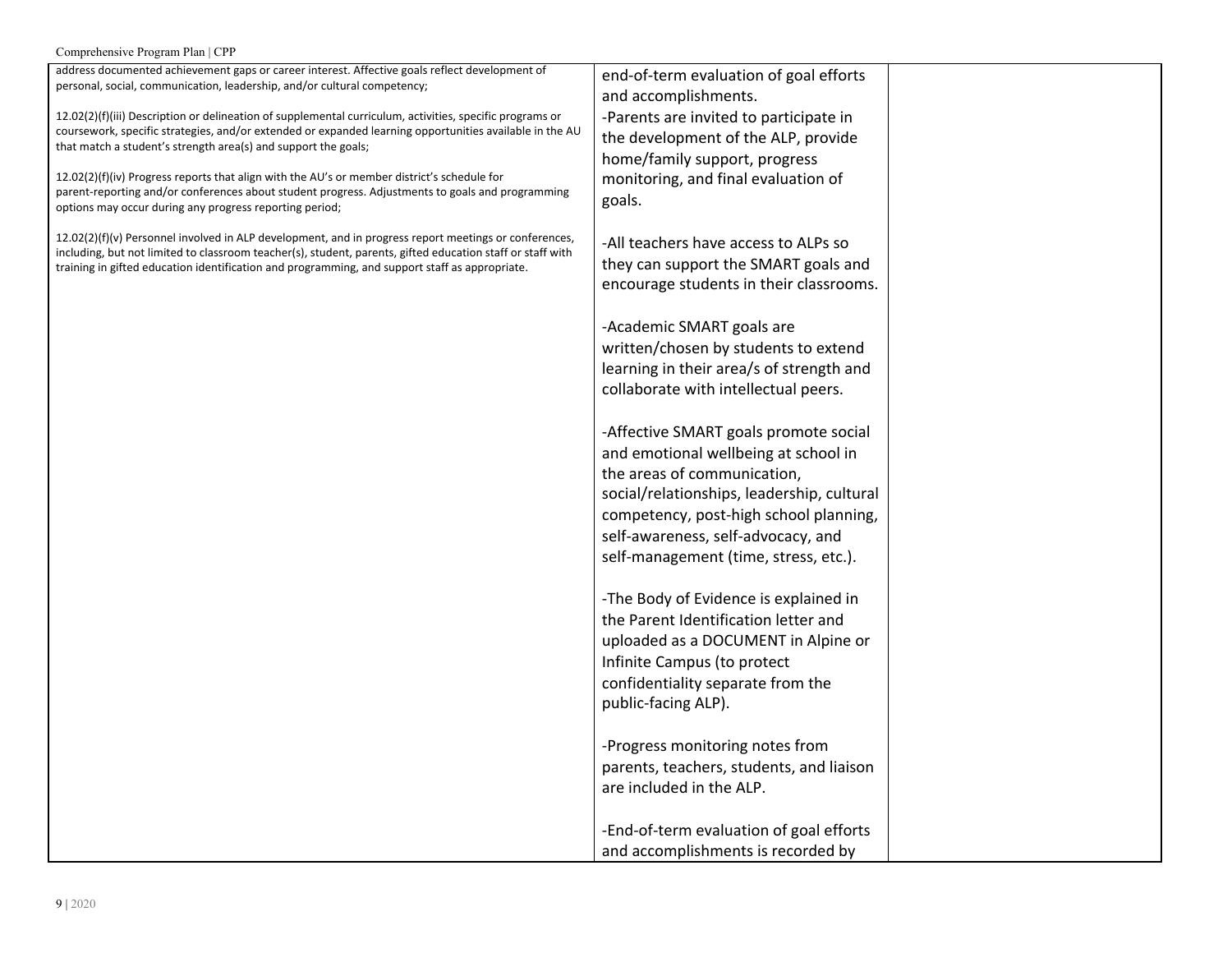| parent, student, supporting teacher,                                                                                                                                                                                      |  |
|---------------------------------------------------------------------------------------------------------------------------------------------------------------------------------------------------------------------------|--|
| and liaison.                                                                                                                                                                                                              |  |
| -Student ownership of the ALP is<br>encouraged with personal tracking of<br>progress and self-reflections shared<br>with parents, supporting teacher,<br>liaison, and gifted peers.                                       |  |
| -The student, supporting teacher,<br>parent, and liaison will sign the<br>proposed Working ALP with SMART<br>goals.                                                                                                       |  |
| -Students are encouraged to archive<br>their ALP products (and process) in a<br>personal portfolio for use in<br>career-college-workplace applications<br>and interviews.                                                 |  |
| <b>ALP MAINTENANCE</b><br>-The ALP is uploaded as a DOCUMENT<br>in Alpine or Infinite Campus so that,<br>along with the Body of Evidence<br>explained in the Parent ID letter and<br>the parent/student annual ALP input, |  |
| the required documentation is available<br>for portability to a transferring school.                                                                                                                                      |  |
| -Parents will receive a completed ALP<br>with final signatures/evaluations for<br>their home records.                                                                                                                     |  |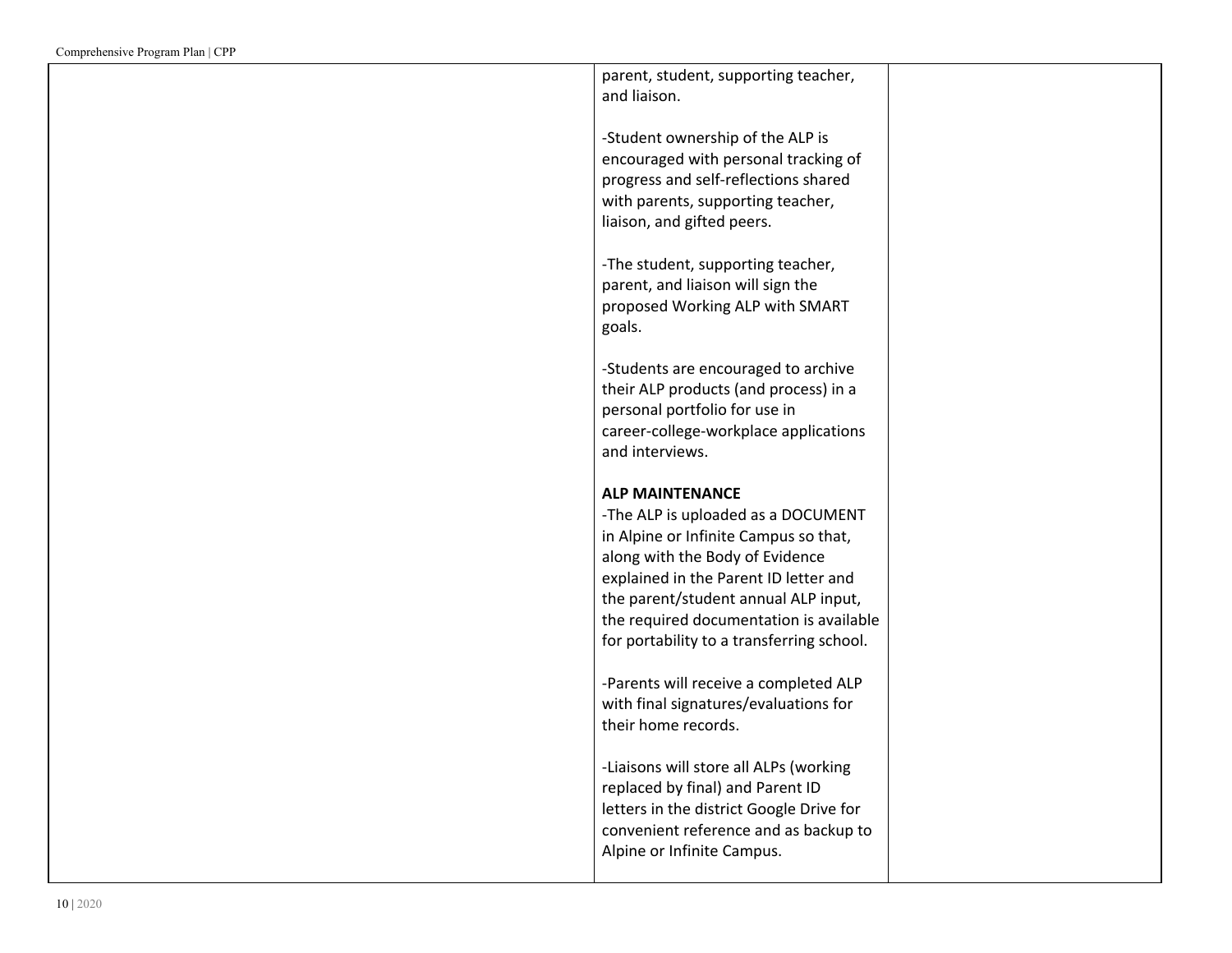| -Teachers are aware of gifted ID<br>(thereby an ALP) with a "flag" in Infinite<br>Campus.<br>ALP Procedures and Responsibilities 12.02(2)(g)<br>-Liaisons manage the ALP each year for<br>12.02(2)(g)(ii) Personnel assigned with the responsibility for development and monitoring. At minimum<br>each gifted student with: demographic<br>the student's parents and classroom teachers should be familiar with and support ALP goals, and/or<br>information, current achievement, ALP<br>write ALP measurable goals according to local procedures. Gifted education resource personnel may<br>assist in the writing of goals, but may not be the sole custodian of the ALP. Goals are written and aligned<br>team members' contact information,<br>with classroom tiered instruction and expanded learning opportunities for supplemental or intensive<br>evidence of notification and<br>programming;<br>participation in ALP development,<br>$12.02(2)(g)(iii)$ A method to develop student awareness and active participation in the ALP process;<br>progress monitoring and final goal<br>evaluation by student, parent,<br>$12.02(2)(g)(iv)$ A process for management of ALPs within the cumulative file system including a<br>procedure for transferring ALPs between grade levels, school levels, and districts. It is highly encouraged<br>supporting teacher, and liaison.<br>that ALPs are written by those working with the gifted student and that the ALP is an ongoing plan for<br>coursework, tiered instruction, and increasing performance in the student's area of strength. ALP goals<br>-Liaisons will store all ALPs,<br>should be written or reviewed for current relevancy to teachers and students at the beginning of the<br>school year;<br>parent/student input, and Parent ID |
|-------------------------------------------------------------------------------------------------------------------------------------------------------------------------------------------------------------------------------------------------------------------------------------------------------------------------------------------------------------------------------------------------------------------------------------------------------------------------------------------------------------------------------------------------------------------------------------------------------------------------------------------------------------------------------------------------------------------------------------------------------------------------------------------------------------------------------------------------------------------------------------------------------------------------------------------------------------------------------------------------------------------------------------------------------------------------------------------------------------------------------------------------------------------------------------------------------------------------------------------------------------------------------------------------------------------------------------------------------------------------------------------------------------------------------------------------------------------------------------------------------------------------------------------------------------------------------------------------------------------------------------------------------------------------------------------------------------------------------------------------------------------------------------------------------------|
|                                                                                                                                                                                                                                                                                                                                                                                                                                                                                                                                                                                                                                                                                                                                                                                                                                                                                                                                                                                                                                                                                                                                                                                                                                                                                                                                                                                                                                                                                                                                                                                                                                                                                                                                                                                                             |
|                                                                                                                                                                                                                                                                                                                                                                                                                                                                                                                                                                                                                                                                                                                                                                                                                                                                                                                                                                                                                                                                                                                                                                                                                                                                                                                                                                                                                                                                                                                                                                                                                                                                                                                                                                                                             |
|                                                                                                                                                                                                                                                                                                                                                                                                                                                                                                                                                                                                                                                                                                                                                                                                                                                                                                                                                                                                                                                                                                                                                                                                                                                                                                                                                                                                                                                                                                                                                                                                                                                                                                                                                                                                             |
|                                                                                                                                                                                                                                                                                                                                                                                                                                                                                                                                                                                                                                                                                                                                                                                                                                                                                                                                                                                                                                                                                                                                                                                                                                                                                                                                                                                                                                                                                                                                                                                                                                                                                                                                                                                                             |
|                                                                                                                                                                                                                                                                                                                                                                                                                                                                                                                                                                                                                                                                                                                                                                                                                                                                                                                                                                                                                                                                                                                                                                                                                                                                                                                                                                                                                                                                                                                                                                                                                                                                                                                                                                                                             |
|                                                                                                                                                                                                                                                                                                                                                                                                                                                                                                                                                                                                                                                                                                                                                                                                                                                                                                                                                                                                                                                                                                                                                                                                                                                                                                                                                                                                                                                                                                                                                                                                                                                                                                                                                                                                             |
|                                                                                                                                                                                                                                                                                                                                                                                                                                                                                                                                                                                                                                                                                                                                                                                                                                                                                                                                                                                                                                                                                                                                                                                                                                                                                                                                                                                                                                                                                                                                                                                                                                                                                                                                                                                                             |
|                                                                                                                                                                                                                                                                                                                                                                                                                                                                                                                                                                                                                                                                                                                                                                                                                                                                                                                                                                                                                                                                                                                                                                                                                                                                                                                                                                                                                                                                                                                                                                                                                                                                                                                                                                                                             |
|                                                                                                                                                                                                                                                                                                                                                                                                                                                                                                                                                                                                                                                                                                                                                                                                                                                                                                                                                                                                                                                                                                                                                                                                                                                                                                                                                                                                                                                                                                                                                                                                                                                                                                                                                                                                             |
|                                                                                                                                                                                                                                                                                                                                                                                                                                                                                                                                                                                                                                                                                                                                                                                                                                                                                                                                                                                                                                                                                                                                                                                                                                                                                                                                                                                                                                                                                                                                                                                                                                                                                                                                                                                                             |
|                                                                                                                                                                                                                                                                                                                                                                                                                                                                                                                                                                                                                                                                                                                                                                                                                                                                                                                                                                                                                                                                                                                                                                                                                                                                                                                                                                                                                                                                                                                                                                                                                                                                                                                                                                                                             |
|                                                                                                                                                                                                                                                                                                                                                                                                                                                                                                                                                                                                                                                                                                                                                                                                                                                                                                                                                                                                                                                                                                                                                                                                                                                                                                                                                                                                                                                                                                                                                                                                                                                                                                                                                                                                             |
|                                                                                                                                                                                                                                                                                                                                                                                                                                                                                                                                                                                                                                                                                                                                                                                                                                                                                                                                                                                                                                                                                                                                                                                                                                                                                                                                                                                                                                                                                                                                                                                                                                                                                                                                                                                                             |
|                                                                                                                                                                                                                                                                                                                                                                                                                                                                                                                                                                                                                                                                                                                                                                                                                                                                                                                                                                                                                                                                                                                                                                                                                                                                                                                                                                                                                                                                                                                                                                                                                                                                                                                                                                                                             |
|                                                                                                                                                                                                                                                                                                                                                                                                                                                                                                                                                                                                                                                                                                                                                                                                                                                                                                                                                                                                                                                                                                                                                                                                                                                                                                                                                                                                                                                                                                                                                                                                                                                                                                                                                                                                             |
|                                                                                                                                                                                                                                                                                                                                                                                                                                                                                                                                                                                                                                                                                                                                                                                                                                                                                                                                                                                                                                                                                                                                                                                                                                                                                                                                                                                                                                                                                                                                                                                                                                                                                                                                                                                                             |
| letters in the district Google Drive for<br>$12.02(2)(g)(v)$ An ALP progress reporting timeline. The review of progress integrates with ongoing<br>conference or reporting periods of the district. It is highly encouraged that ALPs be student-led at the                                                                                                                                                                                                                                                                                                                                                                                                                                                                                                                                                                                                                                                                                                                                                                                                                                                                                                                                                                                                                                                                                                                                                                                                                                                                                                                                                                                                                                                                                                                                                 |
| convenient reference and as backup to<br>secondary level; and                                                                                                                                                                                                                                                                                                                                                                                                                                                                                                                                                                                                                                                                                                                                                                                                                                                                                                                                                                                                                                                                                                                                                                                                                                                                                                                                                                                                                                                                                                                                                                                                                                                                                                                                               |
| Alpine or Infinite Campus and upload                                                                                                                                                                                                                                                                                                                                                                                                                                                                                                                                                                                                                                                                                                                                                                                                                                                                                                                                                                                                                                                                                                                                                                                                                                                                                                                                                                                                                                                                                                                                                                                                                                                                                                                                                                        |
| the ALP Alpine or Infinite Campus as<br>$12.02(2)(g)(vi)$ A system to show evidence of parent engagement and input in ALP development and in<br>the review of progress. Evidence may include, but is not limited to: signature, electronic signature or                                                                                                                                                                                                                                                                                                                                                                                                                                                                                                                                                                                                                                                                                                                                                                                                                                                                                                                                                                                                                                                                                                                                                                                                                                                                                                                                                                                                                                                                                                                                                     |
| DOCUMENTS--the Working ALP<br>checkbox of involvement, checklist, or other assurance supporting the student's growth. If after 3                                                                                                                                                                                                                                                                                                                                                                                                                                                                                                                                                                                                                                                                                                                                                                                                                                                                                                                                                                                                                                                                                                                                                                                                                                                                                                                                                                                                                                                                                                                                                                                                                                                                            |
| (September) replaced by the Final ALP<br>documented attempts to contact the parents for signature, no parental signature is obtained, school                                                                                                                                                                                                                                                                                                                                                                                                                                                                                                                                                                                                                                                                                                                                                                                                                                                                                                                                                                                                                                                                                                                                                                                                                                                                                                                                                                                                                                                                                                                                                                                                                                                                |
| personnel shall continue with ALP implementation and continue to engage parents in the process.<br>$(May)$ .                                                                                                                                                                                                                                                                                                                                                                                                                                                                                                                                                                                                                                                                                                                                                                                                                                                                                                                                                                                                                                                                                                                                                                                                                                                                                                                                                                                                                                                                                                                                                                                                                                                                                                |
|                                                                                                                                                                                                                                                                                                                                                                                                                                                                                                                                                                                                                                                                                                                                                                                                                                                                                                                                                                                                                                                                                                                                                                                                                                                                                                                                                                                                                                                                                                                                                                                                                                                                                                                                                                                                             |
| -ALPs are available to rising grades and                                                                                                                                                                                                                                                                                                                                                                                                                                                                                                                                                                                                                                                                                                                                                                                                                                                                                                                                                                                                                                                                                                                                                                                                                                                                                                                                                                                                                                                                                                                                                                                                                                                                                                                                                                    |
| schools through the district Google                                                                                                                                                                                                                                                                                                                                                                                                                                                                                                                                                                                                                                                                                                                                                                                                                                                                                                                                                                                                                                                                                                                                                                                                                                                                                                                                                                                                                                                                                                                                                                                                                                                                                                                                                                         |
| Drive and Alpine or Infinite Campus.                                                                                                                                                                                                                                                                                                                                                                                                                                                                                                                                                                                                                                                                                                                                                                                                                                                                                                                                                                                                                                                                                                                                                                                                                                                                                                                                                                                                                                                                                                                                                                                                                                                                                                                                                                        |
| Programming 12.02(2)(h)<br>PROFESSIONAL DEVELOPMENT<br>$12.02(2)(h)(i)$ The program plan shall describe the programming components, options, and strategies                                                                                                                                                                                                                                                                                                                                                                                                                                                                                                                                                                                                                                                                                                                                                                                                                                                                                                                                                                                                                                                                                                                                                                                                                                                                                                                                                                                                                                                                                                                                                                                                                                                 |
| -Liaisons participate in interactive<br>that will be implemented by the AU and schools to appropriately address the educational needs of gifted                                                                                                                                                                                                                                                                                                                                                                                                                                                                                                                                                                                                                                                                                                                                                                                                                                                                                                                                                                                                                                                                                                                                                                                                                                                                                                                                                                                                                                                                                                                                                                                                                                                             |
| workshops and ongoing support<br>students. Programming shall match the academic strengths and interests of the gifted student. Other                                                                                                                                                                                                                                                                                                                                                                                                                                                                                                                                                                                                                                                                                                                                                                                                                                                                                                                                                                                                                                                                                                                                                                                                                                                                                                                                                                                                                                                                                                                                                                                                                                                                        |
| educational or affective needs shall be addressed according to the individual student's profile.<br>focused on writing quality SMART goals<br>Programming components, options, and strategies shall include, but need not be limited to:                                                                                                                                                                                                                                                                                                                                                                                                                                                                                                                                                                                                                                                                                                                                                                                                                                                                                                                                                                                                                                                                                                                                                                                                                                                                                                                                                                                                                                                                                                                                                                    |
| that fulfill the criteria.                                                                                                                                                                                                                                                                                                                                                                                                                                                                                                                                                                                                                                                                                                                                                                                                                                                                                                                                                                                                                                                                                                                                                                                                                                                                                                                                                                                                                                                                                                                                                                                                                                                                                                                                                                                  |
| $12.02(2)(h)(i)(A)$ Alignment of the gifted student's assessment data and ALP goals to programming                                                                                                                                                                                                                                                                                                                                                                                                                                                                                                                                                                                                                                                                                                                                                                                                                                                                                                                                                                                                                                                                                                                                                                                                                                                                                                                                                                                                                                                                                                                                                                                                                                                                                                          |
| options in the areas of giftedness;<br>-Liaisons participate in interactive                                                                                                                                                                                                                                                                                                                                                                                                                                                                                                                                                                                                                                                                                                                                                                                                                                                                                                                                                                                                                                                                                                                                                                                                                                                                                                                                                                                                                                                                                                                                                                                                                                                                                                                                 |
| workshops and ongoing support to<br>12.02(2)(h)(i)(B) Structures or type of delivery by which gifted students are served at the different school                                                                                                                                                                                                                                                                                                                                                                                                                                                                                                                                                                                                                                                                                                                                                                                                                                                                                                                                                                                                                                                                                                                                                                                                                                                                                                                                                                                                                                                                                                                                                                                                                                                            |
| levels (e.g., the general classroom, resource location, small instructional group, and/or pullout for direct<br>apply in their classrooms and share                                                                                                                                                                                                                                                                                                                                                                                                                                                                                                                                                                                                                                                                                                                                                                                                                                                                                                                                                                                                                                                                                                                                                                                                                                                                                                                                                                                                                                                                                                                                                                                                                                                         |
| and extended instruction aligned to strength area);<br>with teacher differentiated<br>12.02(2)(h)(i)(C) Support in differentiated instruction and methods (e.g., acceleration, cluster grouping                                                                                                                                                                                                                                                                                                                                                                                                                                                                                                                                                                                                                                                                                                                                                                                                                                                                                                                                                                                                                                                                                                                                                                                                                                                                                                                                                                                                                                                                                                                                                                                                             |
| instructional activities with advanced<br>and higher order thinking skills);                                                                                                                                                                                                                                                                                                                                                                                                                                                                                                                                                                                                                                                                                                                                                                                                                                                                                                                                                                                                                                                                                                                                                                                                                                                                                                                                                                                                                                                                                                                                                                                                                                                                                                                                |
| content, process, product, affective,                                                                                                                                                                                                                                                                                                                                                                                                                                                                                                                                                                                                                                                                                                                                                                                                                                                                                                                                                                                                                                                                                                                                                                                                                                                                                                                                                                                                                                                                                                                                                                                                                                                                                                                                                                       |
| 12.02(2)(h)(i)(D) Affective and guidance support systems (e.g., social skills training, early college and<br>and learning environment components.<br>career planning);                                                                                                                                                                                                                                                                                                                                                                                                                                                                                                                                                                                                                                                                                                                                                                                                                                                                                                                                                                                                                                                                                                                                                                                                                                                                                                                                                                                                                                                                                                                                                                                                                                      |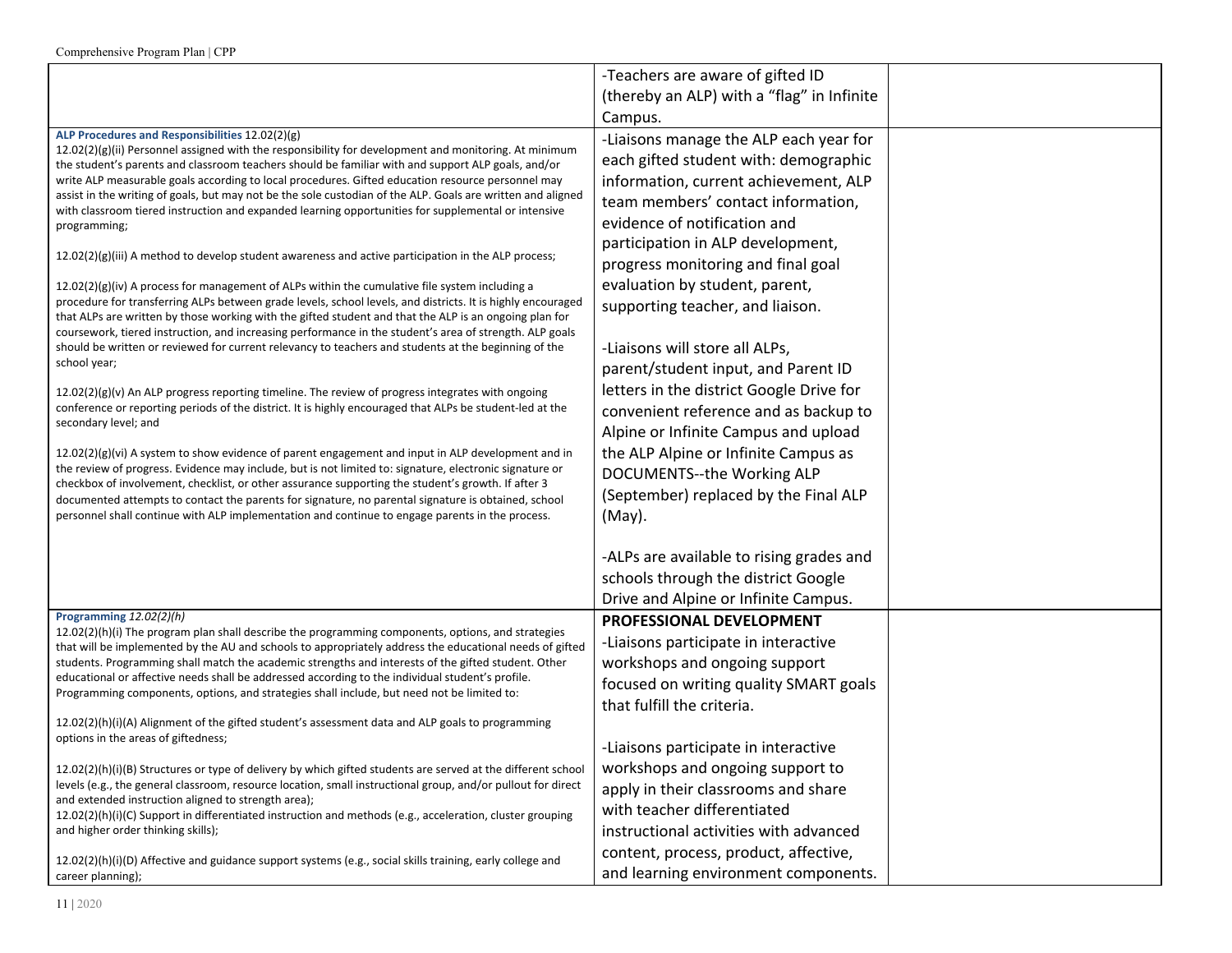#### Comprehensive Program Plan | CPP

 $12.02(2)(h)(i)(E)$  Diverse content options provided for gifted students in their areas of strength (e.g., mentorship, Socratic seminars, advanced math, honors courses);

 $12.02(2)(h)(i)(F)$  The means by which articulation for preschool (if applicable) through grade 12 is planned and implemented;

12.02(2)(h)(i)(G) Pre-collegiate and/or pre-advanced placement support;

 $12.02(2)(h)(i)(H)$  ALP development and reviews conducted through the collaborative efforts of the teacher(s), other school personnel (as needed), parents and the student (as appropriate);

 $12.02(2)(h)(i)(l)$  Post-secondary options available to gifted students.

 $12.02(2)(h)(i)(j)$  Concurrent enrollment opportunities, if indicated by a gifted child's ALP or ICAP. To be considered in an ALP, the AU shall consider the student's need for appropriate concurrent enrollment, available options, funding, and requirement for administrative approval.

 $12.02(2)(h)(ii)$  Students identified with exceptional ability require provisions to develop the areas of strength over time. When underachievement and/or motivational issues are observed behaviors in a gifted student, the ALP team, child study team, or review team shall problem solve in collaboration with the family, the student, and appropriate staff.

-Liaisons participate in interactive workshops with a trained expert to use and share Depth and Complexity strategies in classrooms and in ALP goals.

-Liaisons continue to build capacity to coach colleagues and supporting teachers for gifted students.

#### **BUILDING-BASED SERVICES**

-Principal and Liaison will generate a Building Plan for Gifted Services that includes district expectations and discreet building services to students, teachers, and parents along with a personal statement from the Principal and Liaison.

-This Building Plan will be posted on the building website and shared with all building stakeholders to ensure integration of gifted services within the building educational program and encourage building ownership and accountability.

-Building MTSS teams will convene to plan interventions for underperforming gifted students.

### **ELEMENTARY SERVICES**

-Primary services occur in the classroom with teachers who are supported by liaisons to increase their capacity to address the needs of gifted students (especially social-emotional) and manage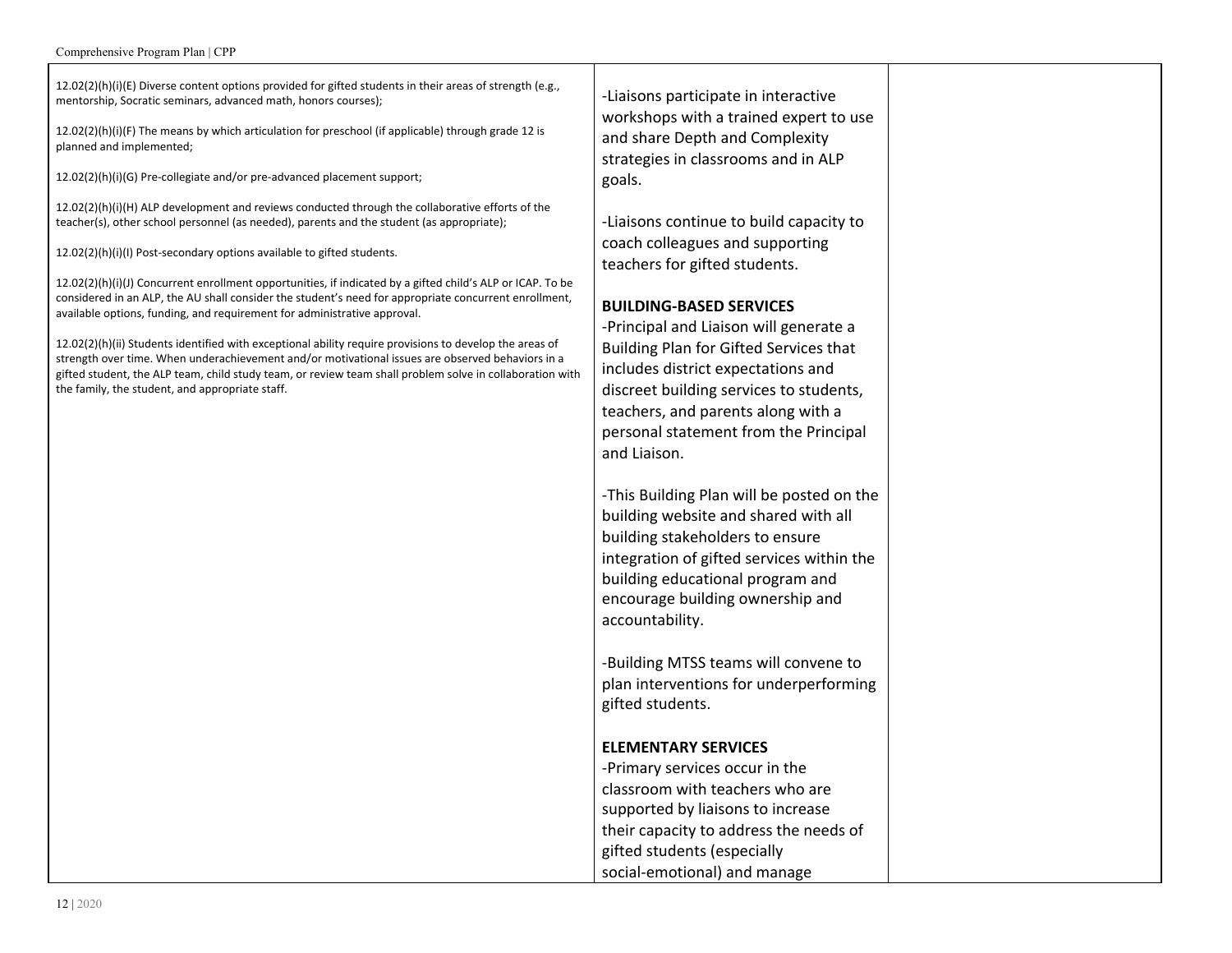differentiated instructional activities with advanced content, process, and product.

--Examples of services beyond instructional differentiation and ALP support by classroom teachers and facilitated by Liaisons may include: Battle of the Books, Genius Hour, Spelling Bee, Service Projects, Math Club, Mad Science, Make-It Labs, etc.

# **S E C O N D A R Y S E R V I C E S**

-Primary services occur in the classroom with teachers who are supported by liaisons to increase their capacity to address the needs of gifted students (especially social-emotional) and manage differentiated instructional activities with advanced content, process, and product.

--Examples of services beyond instructional differentiation and ALP support by classroom teachers and facilitated by Liaisons may include: Advanced Placement and Honors classes, dual-enrollment in Aims Community College or online college classes; Knowledge Bowl, advisory gifted cluster during the day, Work-Readiness opportunities through SWAP (including focus on "soft skills" needed in the workplace), apprenticeships, college and career planning workshops, college visitations.

# **OTHER SERVICES**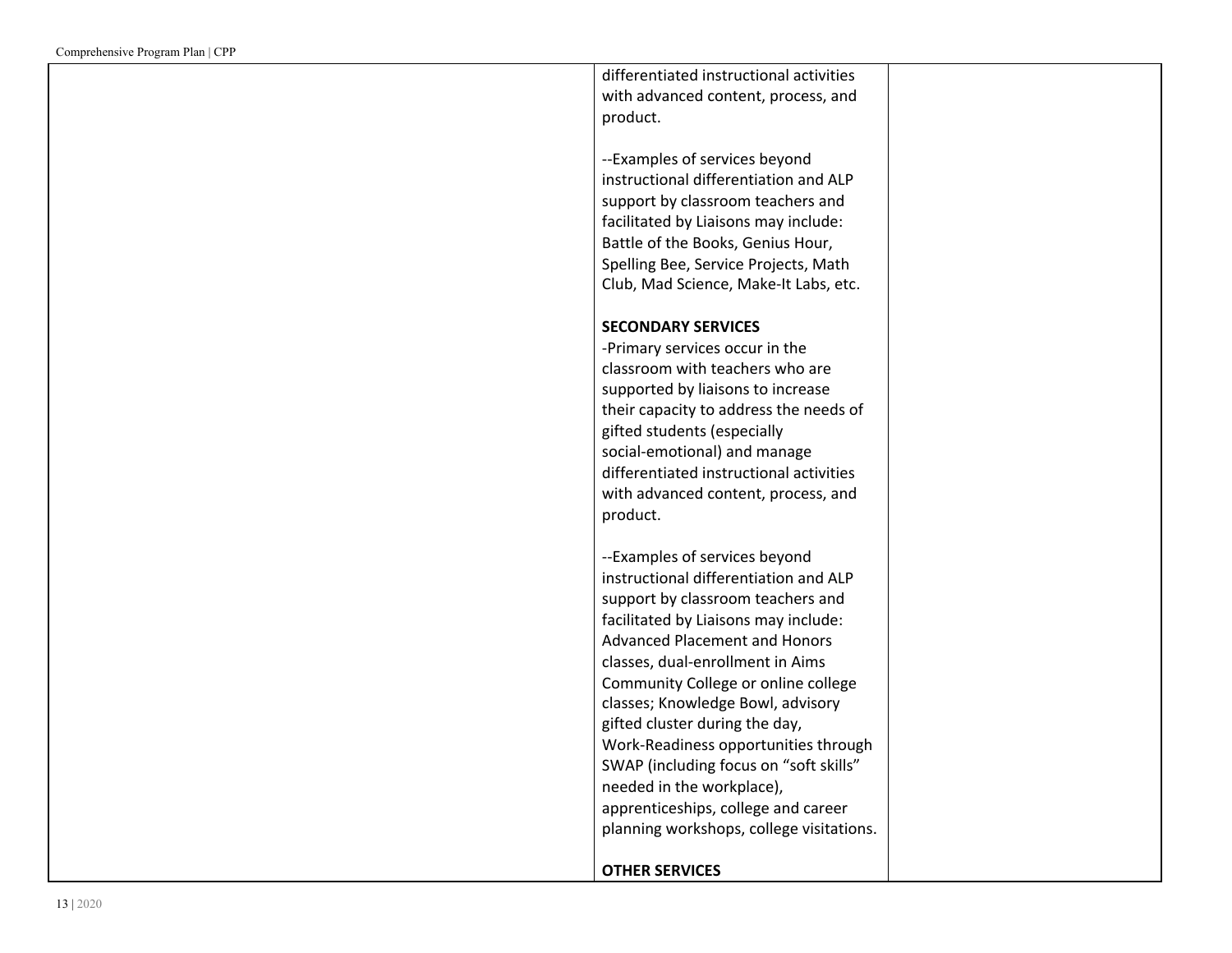|                                                                                                                                                                                                       | -Teachers new to the district receive       |  |
|-------------------------------------------------------------------------------------------------------------------------------------------------------------------------------------------------------|---------------------------------------------|--|
|                                                                                                                                                                                                       | orientation to district services for gifted |  |
|                                                                                                                                                                                                       | students and families and options for       |  |
|                                                                                                                                                                                                       | increasing their capacity to serve gifted   |  |
|                                                                                                                                                                                                       | students in their classrooms.               |  |
|                                                                                                                                                                                                       |                                             |  |
|                                                                                                                                                                                                       | -Gifted students are encouraged to          |  |
|                                                                                                                                                                                                       | participate in the district's strong AVID   |  |
|                                                                                                                                                                                                       | program.                                    |  |
|                                                                                                                                                                                                       |                                             |  |
|                                                                                                                                                                                                       | -School psychologists and gifted liaisons   |  |
|                                                                                                                                                                                                       | work together to identify                   |  |
|                                                                                                                                                                                                       | twice-exceptional students and jointly      |  |
|                                                                                                                                                                                                       | plan their goal and services.               |  |
| Evaluation and Accountability Procedures 12.02(2)(i)                                                                                                                                                  | <b>ACADEMIC ACCOUNTABILITY</b>              |  |
| The comprehensive program plan shall describe the AU's procedures for evaluation and accountability                                                                                                   | -Student performance data are               |  |
| including, but not limited to:                                                                                                                                                                        | disaggregated according to the area/s       |  |
| $12.02(2)(i)(i)$ Unified improvement plan addendum methods by which gifted student performance is                                                                                                     | of giftedness and performance levels in     |  |
| monitored and measured for continual learning progress and how such methods align with the state                                                                                                      |                                             |  |
| accreditation process (e.g., annual UIP gifted education addendum, multi-district/BOCES summary,<br>intervention progress monitoring data sources, ALP goals, and performance, district, and/or state | subject-area test.                          |  |
| assessment data). These methods include UIP elements such as annual gifted student performance                                                                                                        |                                             |  |
| target(s) and an action plan to meet the target(s) and a timeline to report on progress toward targets;                                                                                               | -When students perform at levels            |  |
| 12.02(2)(i)(ii) Methods by which student affective growth is monitored and measured for continual                                                                                                     | below proficiency in their area/s of        |  |
| development (e.g., rubrics for personal journals and anecdotal data, student surveys, demonstration of                                                                                                | giftedness the building Gifted Liaison      |  |
| self-advocacy, and student career and/or college plans);                                                                                                                                              | will gather information from the            |  |
| 12.02(2)(i)(iii) Methods for ensuring that gifted student performance (achievement and growth) and                                                                                                    | student, parent, and teachers regarding     |  |
| reporting are consistent with state accreditation and accountability requirements (i.e., disaggregation of                                                                                            | the reasons for underperformance.           |  |
| state assessment data for gifted students, identification of discrepancies in the data, goal setting and                                                                                              |                                             |  |
| demonstration of achievement and growth); and                                                                                                                                                         | -An Academic Achievement SMART              |  |
| $12.02(2)(i)(iv)$ Methods for self-evaluation of the gifted program including a schedule for periodic                                                                                                 | Goal will set a target achievement level    |  |
| feedback and review (e.g., review of gifted policy, goals, identification process, programming                                                                                                        | and a progress monitoring system prior      |  |
| components, personnel, budget and reporting practices, and the impact of gifted programming on                                                                                                        | to the next state assessment.               |  |
| student achievement and progress); and                                                                                                                                                                |                                             |  |
| $12.02(2)(i)(v)$ Methods by which parents, educators, and other required persons are informed about the                                                                                               | <b>AFFECTIVE ACCOUNTABILITY</b>             |  |
| methods described in 12.02(2)(i)(i-iv) above.                                                                                                                                                         | -All Affective Goals are monitored in       |  |
|                                                                                                                                                                                                       | periodic student-led conferences with       |  |
|                                                                                                                                                                                                       | liaisons based on reflective journals,      |  |
|                                                                                                                                                                                                       | demonstration of self-advocacy, or          |  |
|                                                                                                                                                                                                       | other tools identified in the student's     |  |
|                                                                                                                                                                                                       | Affective SMART Goal.                       |  |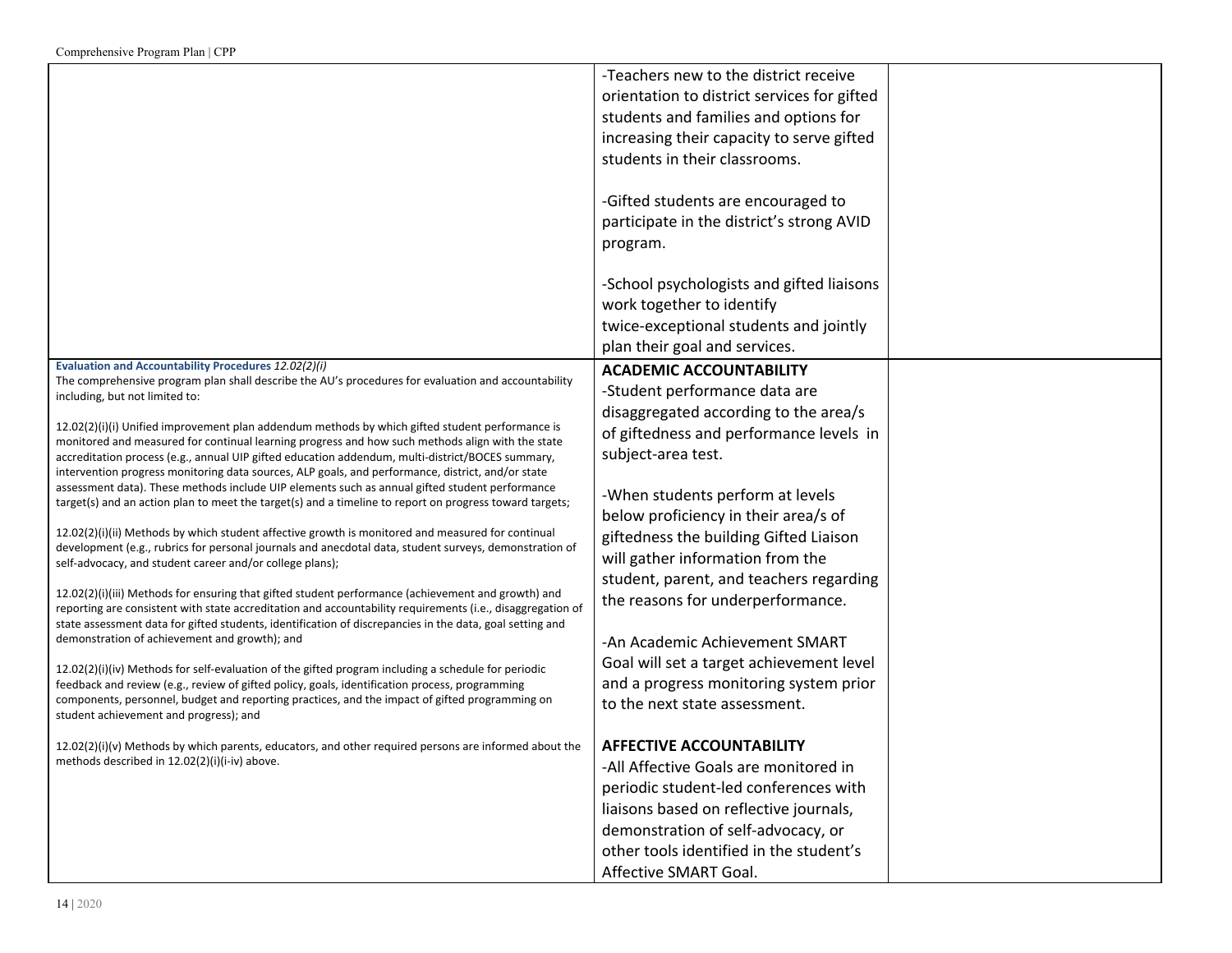|                                                                                                                                                                                                                                                                                                                                                                                                                                                                                                                                                                                                                                                               | <b>PROGRAM EVALUATION</b><br>-Program evaluation is ongoing with<br>input from parents, teachers,<br>administrators, liaisons, and students;<br>namely an end-of-year Monkey Survey<br>provides data on which to build our<br>improvement priorities for the<br>following year. |  |
|---------------------------------------------------------------------------------------------------------------------------------------------------------------------------------------------------------------------------------------------------------------------------------------------------------------------------------------------------------------------------------------------------------------------------------------------------------------------------------------------------------------------------------------------------------------------------------------------------------------------------------------------------------------|---------------------------------------------------------------------------------------------------------------------------------------------------------------------------------------------------------------------------------------------------------------------------------|--|
| <b>Personnel 12.02(2)(j)</b><br>12.02(2)(j)(i) The program plan shall describe the personnel who provide instruction, counseling,<br>coordination and other programming for gifted students. Personnel shall be knowledgeable in the<br>characteristics, differentiated instructional methods and competencies in the special education of gifted<br>students. Qualified personnel with endorsement or an advanced degree in gifted education are<br>preferred in specific programs and classrooms consisting of mainly gifted students. Beginning with the<br>2010-2011 school year, every AU shall employ or contract with a person who is responsible for: | -Teachers provide differentiated<br>instruction to meet needs of gifted<br>students in the classroom.<br>-Coordinator (part-time) with a gifted                                                                                                                                 |  |
| 12.02(2)(j)(i)(A) Management of the program plan;                                                                                                                                                                                                                                                                                                                                                                                                                                                                                                                                                                                                             | endorsement or advanced degree in<br>gifted education assumes a leadership                                                                                                                                                                                                      |  |
| 12.02(2)(j)(i)(B) Professional development activities, the purposes of which are:<br>$12.02(2)(j)(i)(B)(l)$ To improve and enhance the skills, knowledge and expertise of teachers and other<br>personnel who provide instruction and other supportive services to gifted students; and                                                                                                                                                                                                                                                                                                                                                                       | role in the AU and district/building<br>delivery of services.                                                                                                                                                                                                                   |  |
| $12.02(2)(j)(i)(B)(II)$ To increase, to the extent practicable, the number of qualified personnel providing<br>instruction to gifted students.                                                                                                                                                                                                                                                                                                                                                                                                                                                                                                                | -Liaisons are trained and supported to<br>manage ALPs.                                                                                                                                                                                                                          |  |
| $12.02(2)(j)(ii)$ The AU shall make good faith effort to hire and retain on at least a halftime basis one<br>qualified person to administer and monitor the implementation of the AU's gifted program.                                                                                                                                                                                                                                                                                                                                                                                                                                                        | -Liaisons receive stipends to fulfil the<br>responsibilities, expectations, and                                                                                                                                                                                                 |  |
| 12.02(2)(j)(iii) Administrative units should consider employing sufficient personnel for ALP writing and<br>monitoring, and differentiated instruction for gifted students.                                                                                                                                                                                                                                                                                                                                                                                                                                                                                   | accountability measures in hours<br>beyond their regular contracted days.                                                                                                                                                                                                       |  |
| 12.02(2)(j)(iv) Administrative units should collaborate with universities and colleges for the development<br>of qualified personnel.                                                                                                                                                                                                                                                                                                                                                                                                                                                                                                                         | -School Psychologists are invited to<br>participate in gifted services with focus                                                                                                                                                                                               |  |
| $12.02(2)(j)(v)$ Personnel responsible for the instruction and learning of gifted students in core academic<br>areas must meet the requirements under federal law for highly qualified teachers.                                                                                                                                                                                                                                                                                                                                                                                                                                                              | on affective areas.                                                                                                                                                                                                                                                             |  |
| 12.02(2)(j)(vi) Paraprofessionals may serve in supportive roles, but may not be the sole instructional<br>provider, nor may such paraprofessionals be funded using state gifted education funds.                                                                                                                                                                                                                                                                                                                                                                                                                                                              | -Principals participate in allotting<br>scheduled time for liaisons and                                                                                                                                                                                                         |  |
| $12.02(2)(j)(vi)$ The program plan shall also indicate the content of and means by which the AU supports<br>the acquisition and/or improvement of the knowledge and competencies of personnel through<br>appropriate professional development relating to the instruction, programming and counseling for<br>gifted students. (e.g., induction and in-service programs, job-embedded training and coaching, gifted<br>education workshops or institutes and college coursework). Key topics should include, but need not be                                                                                                                                   | students to deliver and receive<br>services.                                                                                                                                                                                                                                    |  |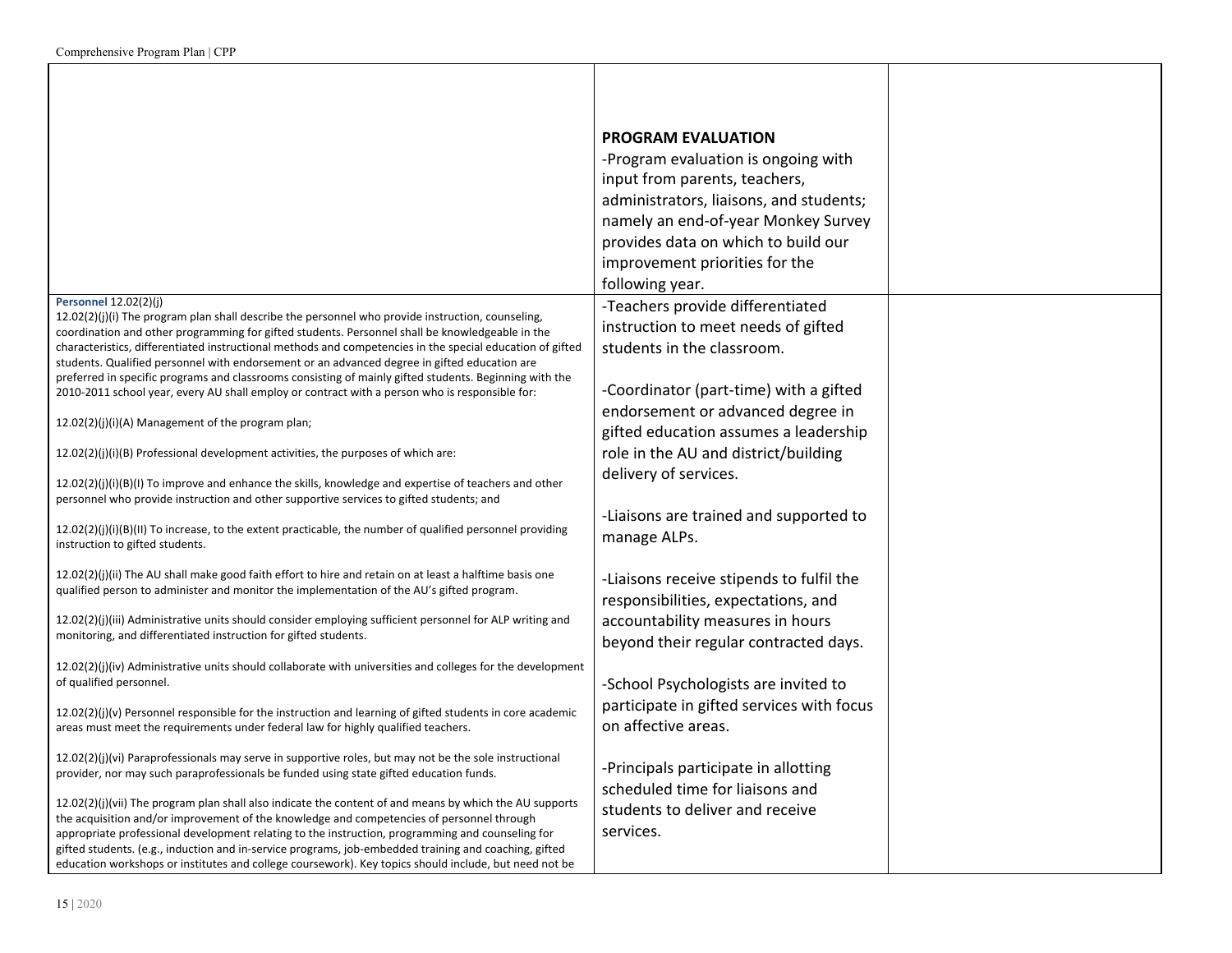| Comprehensive Program Plan   CPP                                                                                                                                                                                 |                                          |  |
|------------------------------------------------------------------------------------------------------------------------------------------------------------------------------------------------------------------|------------------------------------------|--|
| limited to, gifted characteristics and myths, differentiated instruction, affective needs, counseling,                                                                                                           | -Principals support the accountability   |  |
| content instructional options and advanced curricular strategies (e.g., higher order thinking strategies).                                                                                                       | measures for student services, promote   |  |
|                                                                                                                                                                                                                  | awareness of building services, and      |  |
|                                                                                                                                                                                                                  | participate in building and district     |  |
|                                                                                                                                                                                                                  | program evaluation.                      |  |
|                                                                                                                                                                                                                  | PROFESSIONAL DEVELOPMENT FOR             |  |
|                                                                                                                                                                                                                  | <b>LIAISONS--STRATEGIC PLAN</b>          |  |
|                                                                                                                                                                                                                  |                                          |  |
|                                                                                                                                                                                                                  | -Liaisons participate in interactive     |  |
|                                                                                                                                                                                                                  | workshops and ongoing support            |  |
|                                                                                                                                                                                                                  | focused on writing quality SMART goals   |  |
|                                                                                                                                                                                                                  | that fulfill the criteria.               |  |
|                                                                                                                                                                                                                  |                                          |  |
|                                                                                                                                                                                                                  | -Liaisons participate in interactive     |  |
|                                                                                                                                                                                                                  | workshops and ongoing support to         |  |
|                                                                                                                                                                                                                  | apply in their classrooms and share      |  |
|                                                                                                                                                                                                                  | with teacher differentiated              |  |
|                                                                                                                                                                                                                  | instructional activities with advanced   |  |
|                                                                                                                                                                                                                  | content, process, product, affective,    |  |
|                                                                                                                                                                                                                  | and learning environment components.     |  |
|                                                                                                                                                                                                                  |                                          |  |
|                                                                                                                                                                                                                  | -Liaisons participate in interactive     |  |
|                                                                                                                                                                                                                  | workshops with a trained expert to use   |  |
|                                                                                                                                                                                                                  | and share Depth and Complexity           |  |
|                                                                                                                                                                                                                  | strategies in classrooms and in ALP      |  |
|                                                                                                                                                                                                                  |                                          |  |
|                                                                                                                                                                                                                  | goals.                                   |  |
|                                                                                                                                                                                                                  |                                          |  |
|                                                                                                                                                                                                                  | -Liaisons continue to build capacity to  |  |
|                                                                                                                                                                                                                  | coach colleagues and support teachers    |  |
| Budget 12.02(2)(k)                                                                                                                                                                                               | for gifted students.                     |  |
| $12.02(2)(k)(i)$ The AU shall include in the annual plan a budget for gifted education which reflects the                                                                                                        | - Salaries are appropriated for a highly |  |
| collaborative efforts of the AU and cost of implementing the program elements and the student goals                                                                                                              | qualified personnel coordinator, 15      |  |
| stated in the annual comprehensive program plan. The budget shall detail the funding committed by the<br>AU and funding requested from the Department. Funding committed by the AU shall be an amount            | building liaisons, including one         |  |
| determined by the AU to contribute towards the AU's gifted student education program described in the                                                                                                            | counselor and one school psychologist,   |  |
| AU's program plan. Funds requested from the Department may be used for:                                                                                                                                          | administrative assistance, and the ESS   |  |
|                                                                                                                                                                                                                  | Director.                                |  |
| 12.02(2)(k)(i)(A) Salaries for appropriately licensed and endorsed personnel primarily serving gifted<br>students (e.g., gifted education directors, coordinators, resource teachers, counselors and teachers of |                                          |  |
| gifted classrooms);                                                                                                                                                                                              | -Annual professional development         |  |
|                                                                                                                                                                                                                  | aligns with priority goals; high quality |  |
| $12.02(2)(k)(i)(B)$ Professional development and training relating to gifted education;                                                                                                                          | Advanced Learning Plans,                 |  |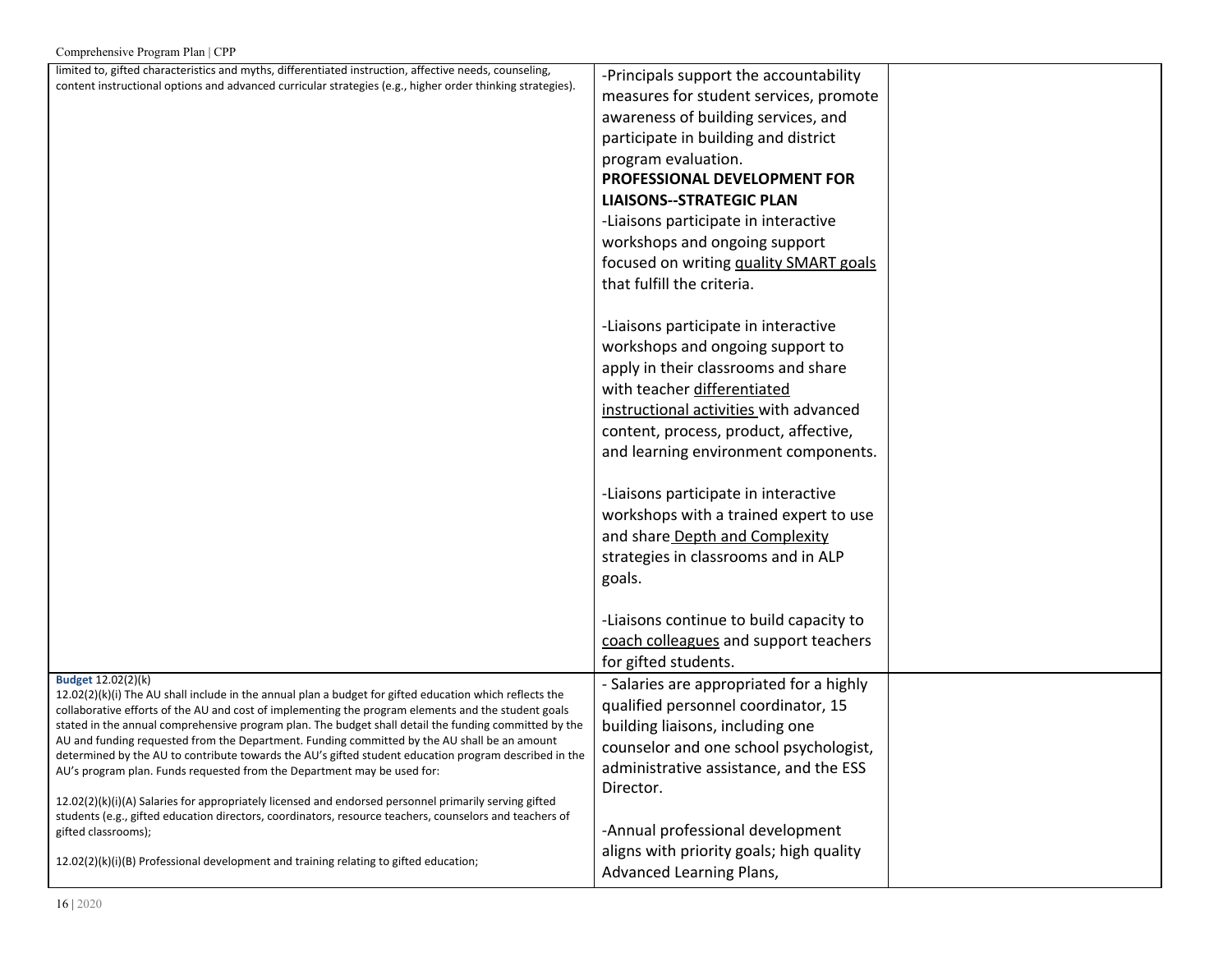| Comprehensive Program Plan   CPP                                                                                                                                                                                                                                                                                                                                                                                                                                                                                                                                                                                                                                                                                                                                                                                                                                                                                                                                                                                                                                |                                                                                                                                                                                                                                                                                     |  |
|-----------------------------------------------------------------------------------------------------------------------------------------------------------------------------------------------------------------------------------------------------------------------------------------------------------------------------------------------------------------------------------------------------------------------------------------------------------------------------------------------------------------------------------------------------------------------------------------------------------------------------------------------------------------------------------------------------------------------------------------------------------------------------------------------------------------------------------------------------------------------------------------------------------------------------------------------------------------------------------------------------------------------------------------------------------------|-------------------------------------------------------------------------------------------------------------------------------------------------------------------------------------------------------------------------------------------------------------------------------------|--|
| 12.02(2)(k)(i)(C) Programming options and school counseling or affective guidance specific to gifted<br>students and their ALPs;                                                                                                                                                                                                                                                                                                                                                                                                                                                                                                                                                                                                                                                                                                                                                                                                                                                                                                                                | differentiation with depth and<br>complexity, and liaison coaching skills                                                                                                                                                                                                           |  |
| 12.02(2)(k)(i)(D) Materials used in instructional programming for gifted education; and                                                                                                                                                                                                                                                                                                                                                                                                                                                                                                                                                                                                                                                                                                                                                                                                                                                                                                                                                                         | to build capacity among classroom                                                                                                                                                                                                                                                   |  |
| $12.02(2)(k)(i)(E)$ Administrative costs (classified or grant fiscal staff), technology, and equipment<br>necessary for the education of gifted students up to ten percent for any one of these limited<br>expenditures, and, not to collectively exceed twenty percent of the total amount requested from the<br>Department.<br>12.02(2)(k)(ii) Administrative units may contract with other AUs to establish and maintain gifted student<br>programs (e.g., art, music, online coursework, and counseling) for the education of gifted children,<br>sharing costs of student programing in accordance with terms of a contract. This action is optional based<br>upon available AU resources, and subject to AU discretion. An AU with less than six children who need a<br>particular program may purchase services from one or more AUs that provide the appropriate gifted<br>education program for individual or groups of gifted students. Gifted education personnel in these AUs<br>shall collaborate on the content and monitoring of such contracts. | teachers.<br>-Resources are provided to liaisons for<br>their professional growth and services<br>to students including instructional<br>supplies, books, etc.<br>-To fulfil our obligation for Universal<br>Screening, an average of 750 NNAT3<br>licenses are purchased per year. |  |
| Record Keeping 12.05(1)<br>Financial records shall be kept in accordance with generally accepted principles of governmental<br>accounting. Recommended accounting principles are listed in the <b>Financial Policies and Procedures</b><br>Handbook.<br>12.05(2) Inventory<br>An inventory shall be maintained of all equipment for which funding was received. These records shall<br>be maintained throughout the useful life of the equipment.                                                                                                                                                                                                                                                                                                                                                                                                                                                                                                                                                                                                               | You may simply check "yes" if you<br>follow these procedures. If you do not,<br>please explain.<br>$\boxtimes$ Yes                                                                                                                                                                  |  |
| 12.05(3) Student Education Records<br>The ALP documents shall be part of the student's cumulative education record.                                                                                                                                                                                                                                                                                                                                                                                                                                                                                                                                                                                                                                                                                                                                                                                                                                                                                                                                             |                                                                                                                                                                                                                                                                                     |  |
| 12.05(4) Confidentiality of Student Education Records<br>Individually identifiable records of students referred, assessed, evaluated, and/or served through<br>programming for gifted and talented students in any AU shall be held to be confidential and protected in<br>accordance with applicable federal and state laws and regulations. Student records that are collected<br>and/or stored electronically shall be held to current state law and FERPA regulations governing the<br>protection of personally identifiable information and the privacy interests of students.<br>12.05(5) Maintenance and Destruction of Student Education Records<br>Gifted student education records and ALPs shall be maintained, retained and destroyed consistent with                                                                                                                                                                                                                                                                                               |                                                                                                                                                                                                                                                                                     |  |
| the ongoing system of student record keeping established in the AU, including its member districts or<br>the Charter School Institute for student records, preschool (if applicable) through grade 12.                                                                                                                                                                                                                                                                                                                                                                                                                                                                                                                                                                                                                                                                                                                                                                                                                                                          |                                                                                                                                                                                                                                                                                     |  |
| Procedures for Disagreement 12.06<br>The program plan shall describe procedures for resolving disagreements with parents/guardians, or<br>students in regard to identification, programming, and ALPs. The procedures for resolving disagreements<br>shall include, but need not be limited to: a method for the aggrieved individual to express issues and<br>concerns; a means to discuss disagreements in a timely manner with personnel designated by the<br>district with authority to resolve the disagreement. The procedures shall afford the aggrieved individual<br>notice of the decision giving rise to the dispute and an opportunity to be heard before the decision is<br>implemented. The procedures must be posted for ease of access by stakeholders.                                                                                                                                                                                                                                                                                         | <b>DISAGREEMENT PROCESS (included in</b><br>our Parent Handbook)<br>"When a Building Review Team<br>decision regarding Gifted identification<br>is questioned, these steps (in order) will<br>be followed by building Gifted Liaison:                                               |  |